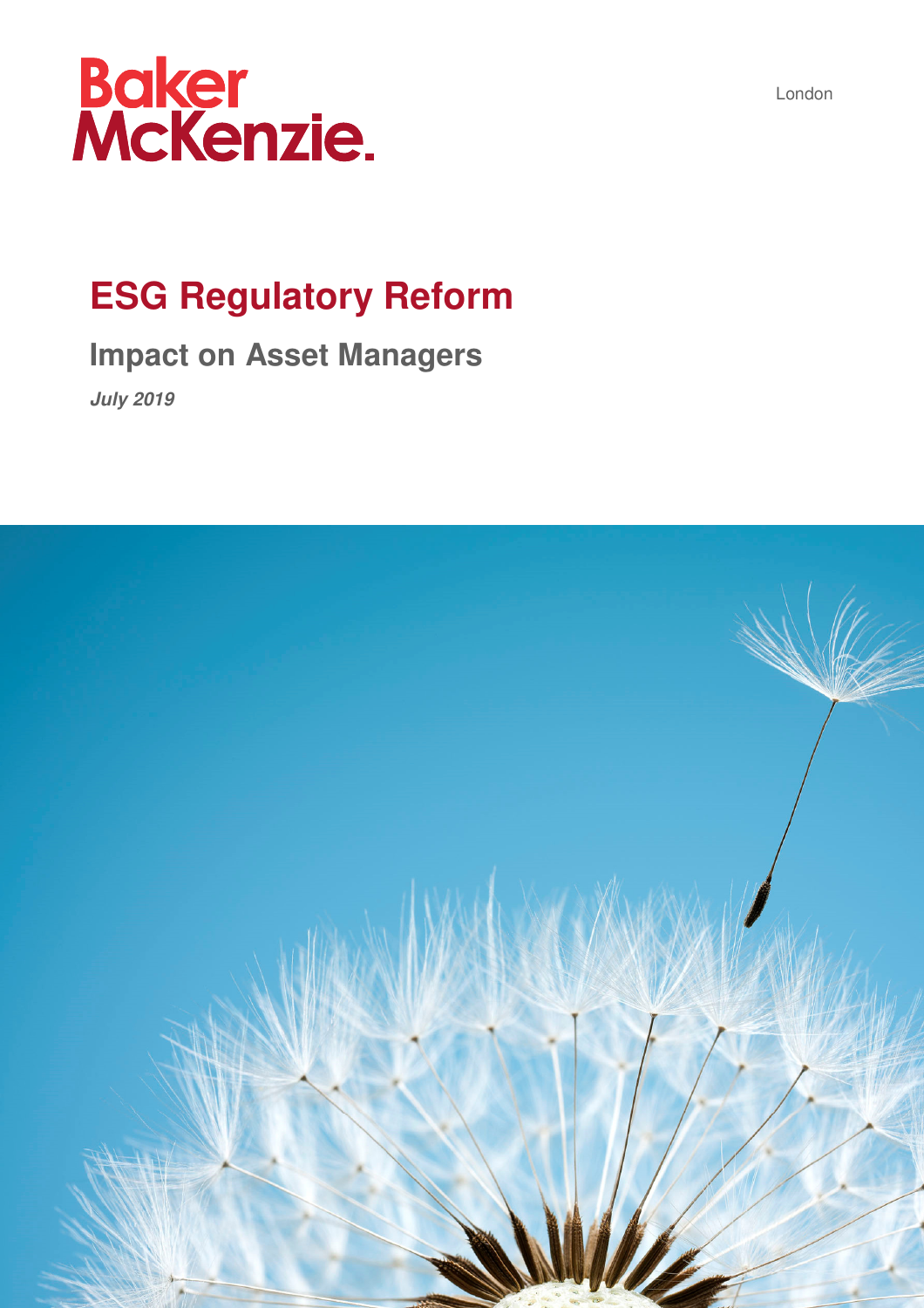

## Table of contents

| HOW CAN ASSET MANAGERS ASSESS THE ESG PROFILE OF POTENTIAL INVESTMENT |  |
|-----------------------------------------------------------------------|--|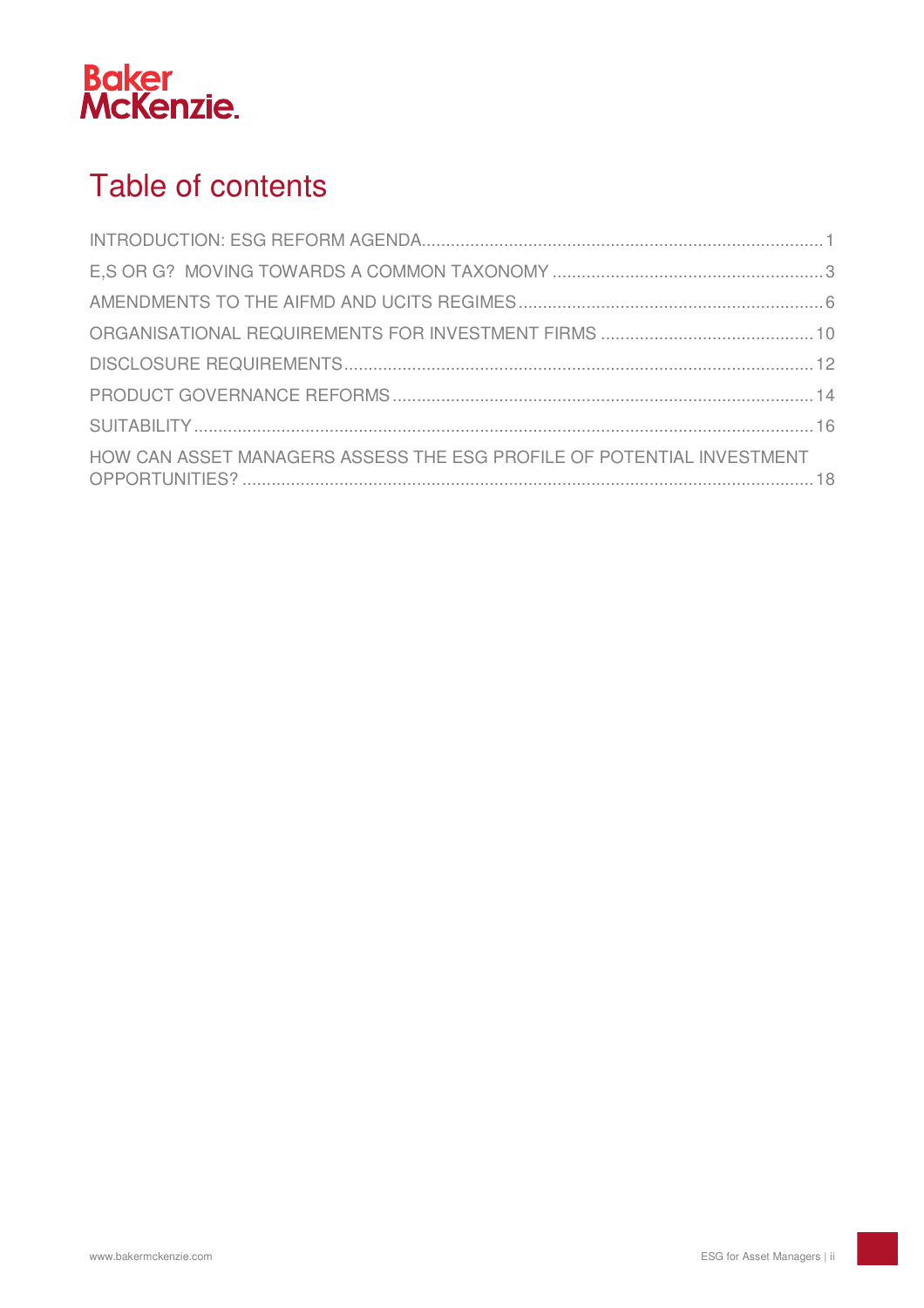

## INTRODUCTION: ESG REFORM AGENDA

Following publication of the European Commission's Action Plan on Sustainable Finance in March 2018<sup>1</sup>, there have been a flurry of EU legislative proposals in the ESG space. These proposals are set to embed a consideration of ESG issues into governance standards applying across the finance sector, and will touch on certain fundamental components of the EU financial services regulatory architecture, including MiFID II, the AIFMD and the UCITS Directive. Given its role in driving investment strategy, the EU sees the asset management sector in particular as key to advancing its ESG agenda. With that in mind, we aim in this client briefing to rationalise the scope and implications of the ESG reforms that have so far been proposed for both EU and non-EU managers. **See below a quick reference guide to the impact of each reform outlined in this briefing to EU and non-EU managers\*:**

| <b>Proposed</b><br><b>Reform</b>                                        | <b>Application to EU Managers</b>                                                                                                                                                                                                                                                     | <b>Application to Non-EU</b><br><b>Managers with EU Sub-</b><br><b>Manager</b>                                                                                                                                                                               | <b>Application to Non-EU</b><br><b>Managers with no EU</b><br>Sub-Manager                                                                                                             | Page<br>No. |
|-------------------------------------------------------------------------|---------------------------------------------------------------------------------------------------------------------------------------------------------------------------------------------------------------------------------------------------------------------------------------|--------------------------------------------------------------------------------------------------------------------------------------------------------------------------------------------------------------------------------------------------------------|---------------------------------------------------------------------------------------------------------------------------------------------------------------------------------------|-------------|
| <b>Amendments</b><br>to the AIFMD<br>and UCITS<br><b>Regimes</b>        | <b>Direct impact on EU AIFMs</b><br>and UCITS ManCos                                                                                                                                                                                                                                  | Indirect impact on non-EU<br>managers acting as sub-<br>managers to UCITS<br><b>ManCos</b><br>No direct impact on other<br>non-EU managers                                                                                                                   | Indirect impact on non-EU<br>managers that act as sub-<br>managers to UCITS<br><b>ManCos</b><br>No direct impact on other<br>non-EU managers                                          | p. 6        |
| Organisational<br><b>Requirements</b><br>for Investment<br><b>Firms</b> | Direct impact on:<br><b>EU AIFMs with top-up</b><br>permissions:<br>any EU investment firms in<br>the group                                                                                                                                                                           | No direct impact on non-EU<br>manager<br><b>Direct impact on EU sub-</b><br>manager to non-EU<br>manager                                                                                                                                                     | No direct impact on non-EU<br>managers                                                                                                                                                | p. 10       |
| <b>Disclosure</b><br>Requirements                                       | Direct impact on:<br><b>EU AIFMs;</b><br><b>UCITS ManCos:</b><br>$\bullet$<br>any investment firms in the<br>group with authorisation to<br>provide portfolio<br>management services                                                                                                  | Direct impact on:<br>non-EU managers<br>$\bullet$<br>marketing funds to EEA<br><b>investors</b><br><b>EU sub-managers to</b><br>$\bullet$<br>non-EU managers<br>Indirect impact on non-EU<br>managers that act as sub-<br>managers to UCITS<br><b>ManCos</b> | <b>Direct impact on non-EU</b><br>managers marketing funds<br>to EEA investors<br><b>Indirect impact on non-EU</b><br>managers that act as sub-<br>managers to UCITS<br><b>ManCos</b> | p. 12       |
| <b>Product</b><br>Governance                                            | <b>Indirect impact where fund</b><br>shares are distributed to EU<br><b>investors</b>                                                                                                                                                                                                 | <b>Indirect impact where fund</b><br>shares are distributed to<br><b>EU investors</b>                                                                                                                                                                        | <b>Indirect impact where fund</b><br>shares are distributed to<br><b>EU</b> investors                                                                                                 | p. 14       |
| <b>Suitability</b>                                                      | Indirect impact where fund<br>shares are distributed to EU<br><b>investors</b><br>Direct impact on:<br><b>EU AIFMs with top-up</b><br>$\bullet$<br>permissions;<br>any investment firms in the<br>$\bullet$<br>group with investment<br>advice or portfolio<br>management permissions | Indirect impact where fund<br>shares are distributed to<br><b>EU investors</b>                                                                                                                                                                               | Indirect impact where fund<br>shares are distributed to<br><b>EU investors</b>                                                                                                        | p. 16       |

\* Note that small AIFMs will remain outside scope of the majority of these reforms, unless they have MiFID top-up permissions

<sup>1</sup> See Communication from the Commission, "Action Plan: Financing Sustainable Growth", dated 8 March 2018.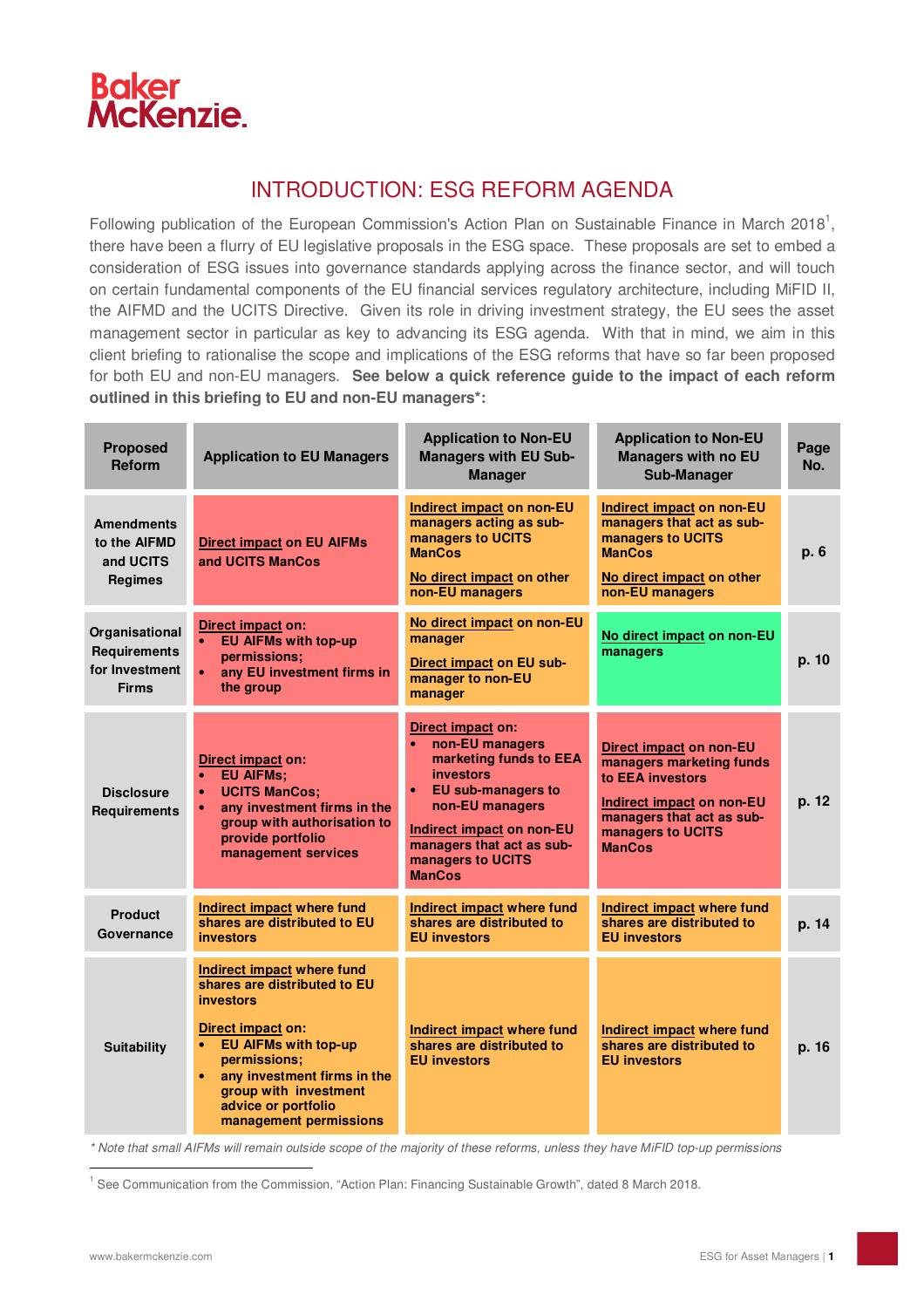

## NOTE ON TIMING

Although the reform proposals discussed in this client briefing are largely still in draft form, and are therefore still subject to amendment, they are progressing quickly. Political agreement has already been reach on both the Disclosures and Low Carbon Benchmark Regulations, and the European Parliament has published a provisional version of the text of its position on the Taxonomy Regulation, discussed below, which gives a good indication of travel. Given that certain related proposals (e.g. the Commission's draft Delegated Regulations amending suitability requirements in MiFID II) cannot be adopted until the text of the Disclosure Regulation have been formally agreed, it is likely that the package of reforms will be finalised at a similar time.

However, the draft texts do contemplate a phase-in period (for example, the Parliament has proposed that the Disclosure Regulation should only apply fifteen months after publication in the Official Journal<sup>2</sup>, and the Taxonomy Regulation will only be phased in fully after the adoption of certain delegated acts establishing technical screening criteria). Therefore, although we do not yet have certainty around timing, firms should still have at least 18 - 24 months to prepare for full implementation.

#### **Brexit**

HM Treasury has noted that the Disclosure Regulation in particular is unlikely to come into force prior to Brexit<sup>3</sup>, so it remains to be seen whether the UK adopts all of the proposed ESG reforms in the same form as are adopted at EU level. HM Treasury has, for example, expressed the view that a more flexible set of regulatory guidance on ESG disclosures may be more helpful than a prescriptive legislative framework (as is contemplated at EU level). However, given the UK's concerns around maintaining regulatory equivalence in a post-Brexit environment, and given the extraterritorial impact of the new ESG regime, it seems likely that UK managers will need to factor the reforms into their activities in some way.

## HOW CAN BAKER MCKENZIE HELP?

Baker Mckenzie was named Climate Change Firm of the Year at the Who's Who Legal Awards 2019 and is dedicated to helping clients navigate the increasingly complex and constantly evolving ESG regulatory landscape. Baker McKenzie assists clients on a range of issues relating to sustainability, including advice on ESG financing (e.g. green and "blue" bonds, green loans and impact investing), drafting ESG policies and advising on principles governing responsible investment. Our Chambers Tier 1 ranked corporate governance practice advises on all aspects of corporate governance and how buyside firms may engage effectively with investee companies. With extensive experience advising market participants ranging from "pure-play" renewables entities to investment banks to buyside firms on ESG matters, Baker McKenzie is uniquely positioned to provide constructive advice and guidance in jurisdictions around the world on these increasingly vital issues.

 $2$  The original European Commission text, on the other hand, referred to a transition period of 12 months.

<sup>&</sup>lt;sup>3</sup> See http://europeanmemoranda.cabinetoffice.gov.uk/files/2018/07/EM\_-\_Sustainability\_Disclosures.pdf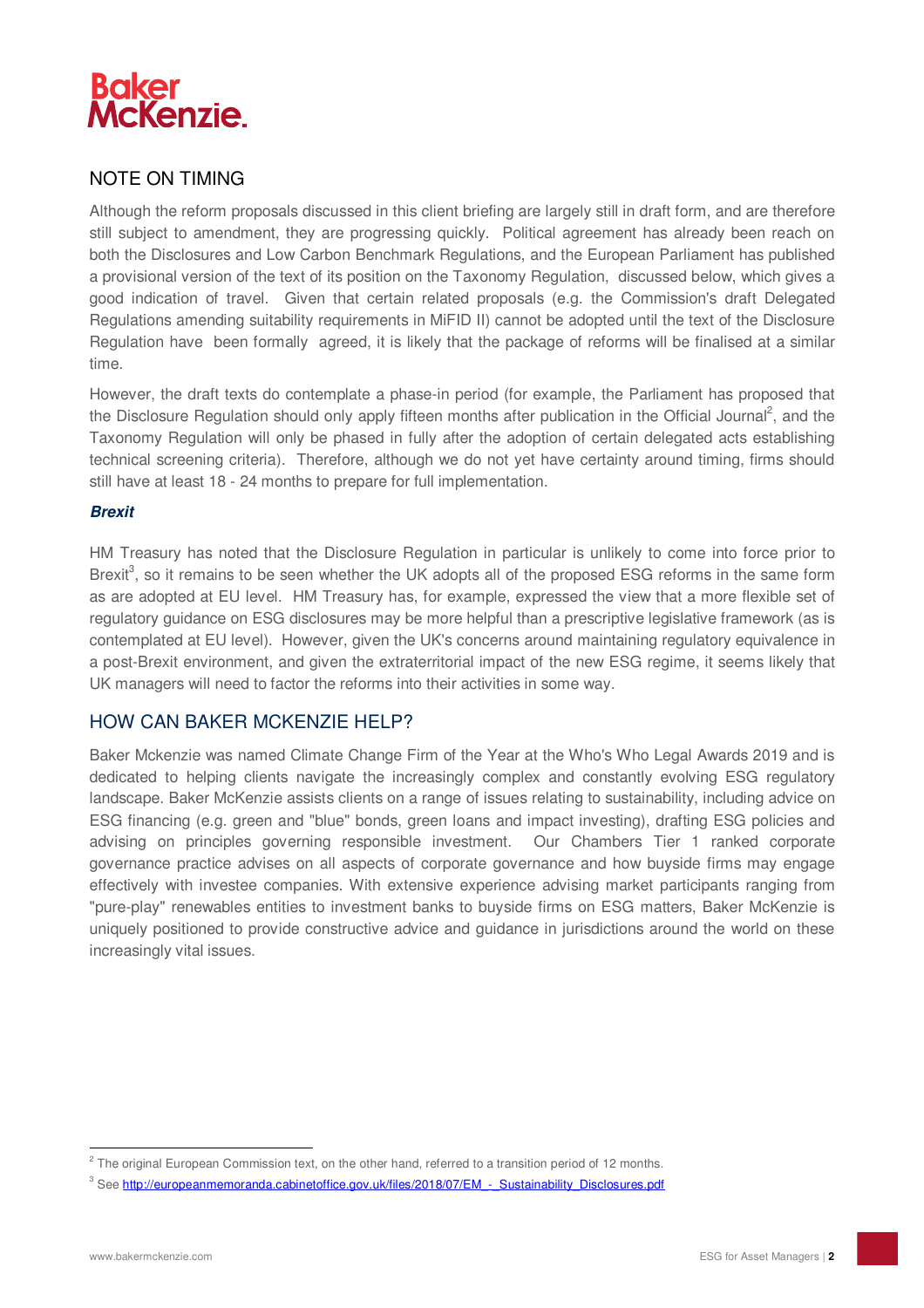

## E,S OR G? MOVING TOWARDS A COMMON TAXONOMY

The European Commission's proposals refer throughout to "sustainability", "sustainable investments" and "sustainability risk". However, the definitions attaching to these terms refer back to "environmental, social or governance" (E, S, or G) events, conditions, or risks. As a threshold issue, it is therefore worth considering how E, S and G should be interpreted in the context of the reforms.

#### **E: Environmental factors**

The EU's regulatory reform initiative is underpinned by a proposed "Taxonomy Regulation"<sup>4</sup>, which is intended to establish an EU-wide taxonomy on environmental sustainability, and to give both corporates and financial institutions a common language to identify which activities and financial instruments may be considered to be environmentally sustainable.

Pursuant to the Taxonomy Regulation, in order for an economic activity to be classified as "environmentally sustainable", it must substantially contribute to one or more specified environmental objectives, and must not simultaneously cause significant harm to another environmental objective. These environmental objectives, as specified in the Taxonomy Regulation, are as follows:

- a) climate change mitigation;
- b) climate change adaptation;
- c) the sustainable use and protection of water and marine resources;
- d) the transition to a circular economy, waste prevention and recycling;
- e) pollution prevention and control; and
- f) the protection of healthy ecosystems.

In order to qualify as environmentally sustainable, the activity must also be carried out in accordance with certain baseline governance and social safeguards, and it must also comply with "technical screening criteria" to be mandated by the European Commission. The technical expert group on sustainable finance (**TEG**), which was set up by the Commission, has now published its first Technical Report on Taxonomy.<sup>5</sup> This report is intended to be the first step in developing a unified classification system for sustainable economic activities and the TEG has noted that, over time, it intends for the classification system to be "as comprehensive as possible and cover all relevant parts of the economy".<sup>6</sup>

#### **S: Social factors**

Although the Taxonomy Regulation focuses on environmental sustainability, the accompanying draft Disclosure Regulation gives a number of examples of "economic activities that contribute to a social objective"; namely, "investments that contribute to tackling inequality, that foster social cohesion, social integration and labour relations, or investments in human capital or economically or socially disadvantaged communities".

#### **G: Governance factors**

The European Commission's draft text originally defined "good governance investments" as investments in

<sup>&</sup>lt;sup>4</sup> The Proposed Regulation of the European Parliament and of the Council on the establishment of a framework to facilitate sustainable investment.

<sup>&</sup>lt;sup>5</sup> See: https://ec.europa.eu/info/sites/info/files/business\_economy\_euro/banking\_and\_finance/documents/190618-sustainable-financeteg-report-taxonomy\_en.pdf

<sup>&</sup>lt;sup>6</sup> See page 23 of the Technical Report.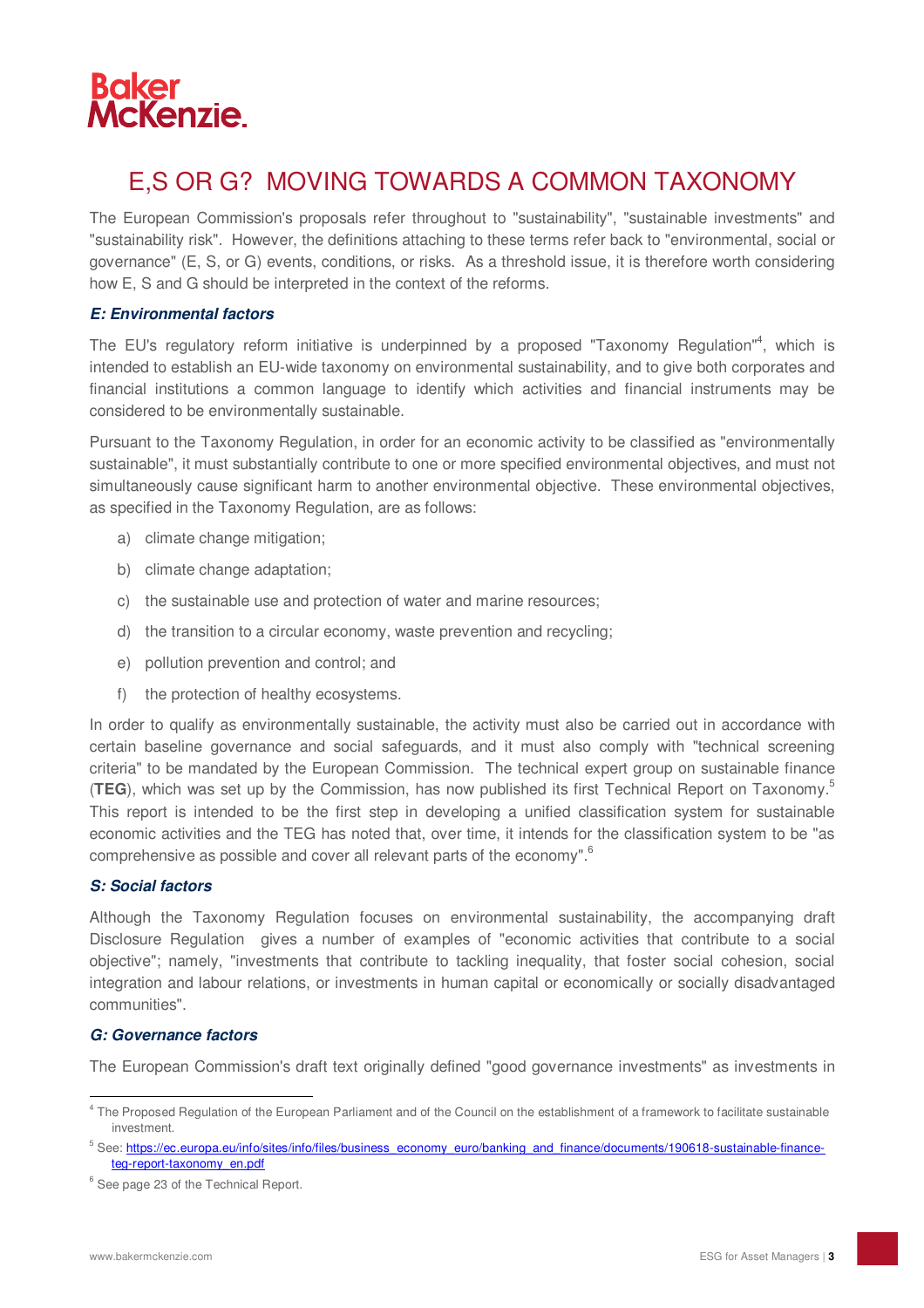

companies following good governance practices, and in particular companies with sound management structures, employee relations, remuneration of relevant staff and tax compliance.

More recent drafts of the Disclosure Regulation, however, indicate that, rather than good governance investments forming a specific sub-category of sustainable investments, governance will instead form a "baseline", such that an investment in a corporate entity may not be labelled sustainable unless the corporate itself demonstrates good governance practices.

#### **How do asset managers currently think about ESG?**

There are already a number of EU and UK-specific voluntary market codes and existing regulatory reforms which relate to ESG and which are relevant to certain sectors of the asset management community. To date, these reforms have focused most heavily on governance, although environmental and social factors have received some degree of attention. For example:

- the revised Shareholder Rights Directive ("**SRD II**"), which aims to increase the level and quality of engagement that asset managers have with their investee companies, has recently introduced a requirement for asset managers to make disclosures around their engagement policies with companies they invest in<sup>7</sup>;
- the UK Stewardship Code sets out good practice for institutional investors when engaging with UK listed companies;
- the Principles for Responsible Investment, which focus on incorporating ESG issues into investment practice, have informed the investment practices of certain asset managers, particularly in the PE space<sup>8</sup>; and
- the UK Corporate Governance Code sets certain standards of good practice in relation to board leadership and effectiveness, remuneration, accountability and dealings with shareholders, and is a helpful reference source for UK asset managers making active investments in listed companies.

This focus on governance means that many EU asset managers will not be starting from scratch in drafting ESG policies, particularly following full implementation of the revised Shareholder Rights Directive, although there may be some way to go for legal and compliance teams in terms of commencing internal conversations around where risks and opportunities relating to environmental and social factors may lie.

However, although the proposed ESG reforms may well cause asset managers to broaden their focus, governance is set to remain a priority for the EU. This is made clear in ESMA's recent survey on short-term pressure on corporations from the financial sector<sup>9</sup>, which arose from a concern that current decision-making within corporates does not take a sufficiently long-term view, thus reducing the incentives for corporates to move towards a more sustainable economy. The survey specifically raises the question of whether the remuneration policies and practices of fund managers and the use of CDS by investment funds could be a driver of "short-termism" in this respect. As a result of this paper and other statements coming out of the EU in relation to the capital markets union project, it seems likely that there will be an increasing focus on encouraging institutional investors and asset managers to take a longer-term approach to their corporate engagement strategies, with a view to increasing consideration of sustainability factors.

 $^7$  Albeit that the requirement for UK managers to disclose engagement policies under SRD II is subject to a phase-in period.

 $8$  We note that the Principles are elaborated upon in industry specific publications including "ESG monitoring, reporting and dialogue in private equity".

<sup>&</sup>lt;sup>9</sup> https://www.esma.europa.eu/press-news/esma-news/esma-consults-short-termism-in-financial-markets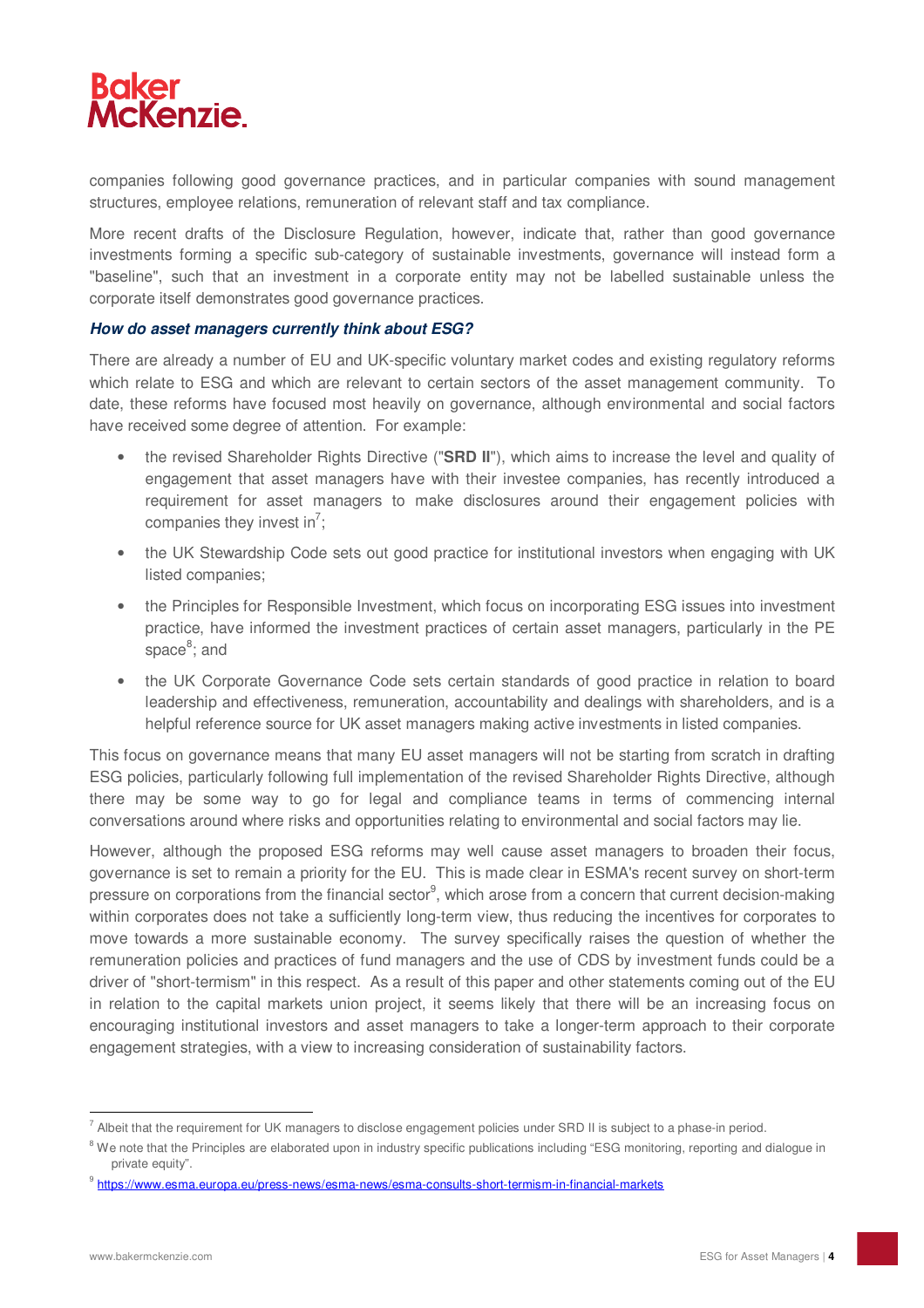

### **Key Takeaways**

- The proposed Taxonomy Regulation will be key to ensuring that asset managers, corporates and banks all have a common means of making disclosures and performing due diligence on ESG products and investments. However, it is notable that, thus far, the EU has concentrated more heavily on defining environmental sustainability than on social and governance factors, so there is still some uncertainty around how these factors will look in practice.
- The definition of "sustainability risk" will be key for asset managers (see "Amendments to the AIFMD and UCITS Regimes" below). Although the definition of a sustainability risk has not yet been fully settled, recent drafts of the Regulation indicate that it should be defined as "an environmental, social or governance event or condition that, if it occurs, could cause an actual or a potential material negative impact on the value of the investment arising from an adverse sustainability impact". Thus, it is clear that the definition is intended to draw in governance and social as well as environmental risk factors.
- In terms of the EU's focus on corporate engagement, the recent implementation of SRD II may be the first step towards refocusing corporate engagement on long-term, sustainable decision making.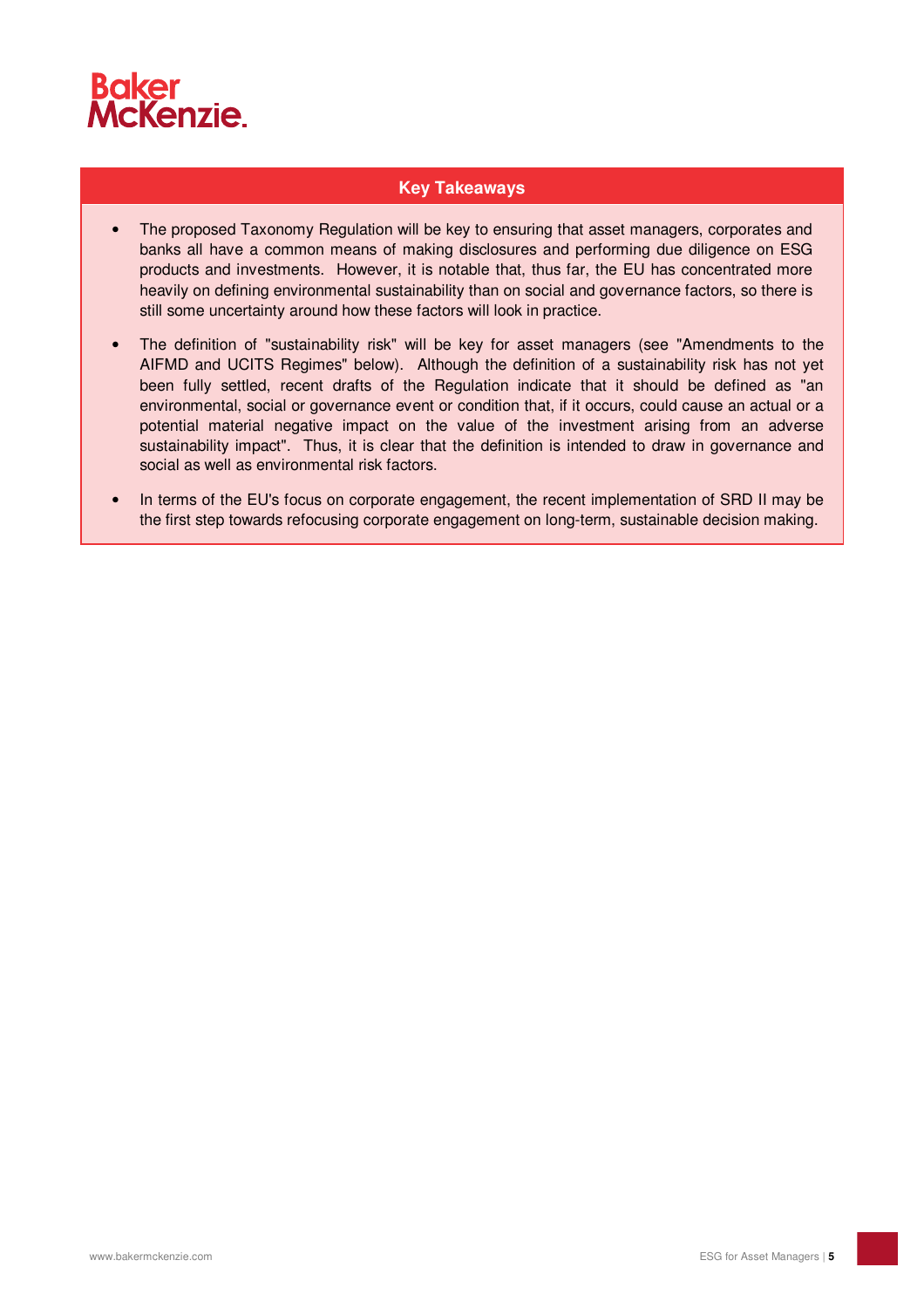## **Baker<br>McKenzie.**

## AMENDMENTS TO THE AIFMD AND UCITS REGIMES

#### **Draft legal reform: ESMA Final Report on technical advice to the European Commission on integrating sustainability risks and factors into the UCITS Directive and the AIFMD**

|                 | <b>Key impact of AIFMD and UCITS Reforms</b>                                                                                                                                                                                                                                                                                                                                                                                                                                                                             |
|-----------------|--------------------------------------------------------------------------------------------------------------------------------------------------------------------------------------------------------------------------------------------------------------------------------------------------------------------------------------------------------------------------------------------------------------------------------------------------------------------------------------------------------------------------|
| <b>Proposed</b> | <b>Organisational requirements</b>                                                                                                                                                                                                                                                                                                                                                                                                                                                                                       |
| requirement     | ESMA's proposed reforms to the UCITS and AIFMD regimes <sup>10</sup> would embed a requirement<br>to consider sustainability into the organisational rules that apply to UCITS ManCos and<br>For example, both AIFMs and UCITS ManCos would be required to take<br>AIFMs.<br>sustainability risks into account when establishing decision making procedures, allocating<br>responsibilities and ensuring compliance with internal procedures.                                                                            |
|                 | UCITS ManCos and AIFMs would also need to take into account whether they have the<br>necessary resources and expertise for the "effective integration of sustainability risks" into<br>their governance structure. This requirement would need to be considered in light of the<br>general obligation on UCITS ManCos and AIFMs to employ personnel with the skill,<br>knowledge and expertise necessary for the discharge of their responsibilities.                                                                    |
|                 | Finally, both AIFMs and UCITS ManCos would need to ensure that their senior<br>management is made responsible for integrating a consideration of sustainability risks into<br>the manager's business.                                                                                                                                                                                                                                                                                                                    |
|                 | <b>Conflicts of interest</b>                                                                                                                                                                                                                                                                                                                                                                                                                                                                                             |
|                 | ESMA has proposed new Recital wording to be inserted into the AIFMD and the UCITS<br>regimes on conflicts of interest. The new Recitals would require that, when identifying<br>conflicts of interest that may damage the interests of a fund or its investors, managers<br>consider conflicts "that may arise in relation to the integration of sustainability risks".<br>Greenwashing, misselling and misrepresentation of investment strategies are all listed as<br>potential sources of "sustainability" conflicts. |
|                 | <b>Due diligence</b>                                                                                                                                                                                                                                                                                                                                                                                                                                                                                                     |
|                 | AIFMs and UCITS ManCos are already subject to due diligence requirements relating to<br>the selection and ongoing monitoring of investments. For example, they are required to<br>ensure that there is an adequate level of understanding and knowledge of relevant<br>investments within their organisations, and that investment decisions are taken in line with<br>the investment objectives of underlying funds.                                                                                                    |
|                 | ESMA's proposed revisions to the AIFMD and UCITS regimes would require that, when<br>complying with these general due diligence obligations, managers take into account:                                                                                                                                                                                                                                                                                                                                                 |
|                 | sustainability risks (defined in recent drafts of the Disclosure Regulation as "an<br>environmental, social or governance event or condition that, if it occurs, could<br>cause an actual or a potential material negative impact on the value of the<br>investment arising from an adverse sustainability impact"); and                                                                                                                                                                                                 |
|                 | the principal adverse impact of investment decisions on "sustainability factors"<br>(defined in recent drafts of the Disclosure Regulation as environmental, social and<br>employee matters, respect for human rights, anti-corruption and bribery matters).                                                                                                                                                                                                                                                             |
|                 |                                                                                                                                                                                                                                                                                                                                                                                                                                                                                                                          |

 $10$  The proposed amendments would appear in the Directive implementing the UCITS Directive as regards organisational requirements, conflicts of interest, conduct of business, risk management and content of the agreement between a depositary and a management company (2010/43/EU) (the UCITS "**Organisation Directive**") and Commission Delegated Regulation 231/2013 supplementing the AIFMD with regard to exemptions, general operating conditions, depositaries, leverage, transparency and supervision (the "**AIFMD Level 2 Regulation**").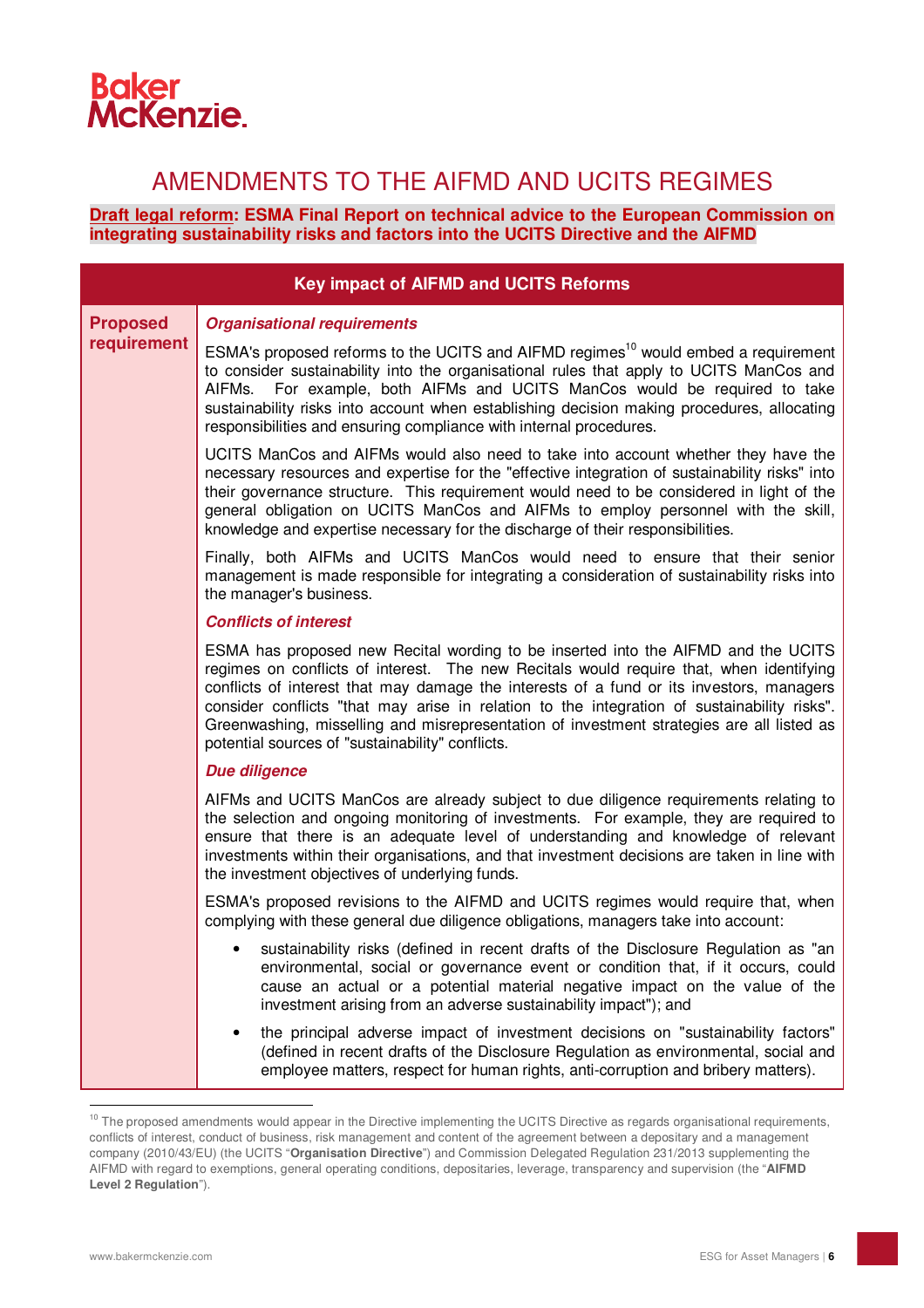## **cKenzie**

|                                                        | <b>Direct engagement</b>                                                                                                                                                                                                                                                                                                                                                                         |
|--------------------------------------------------------|--------------------------------------------------------------------------------------------------------------------------------------------------------------------------------------------------------------------------------------------------------------------------------------------------------------------------------------------------------------------------------------------------|
|                                                        | Pursuant to the proposed reforms, UCITS ManCos and AIFMs will be required to develop<br>corporate engagement strategies (including the exercise of voting rights) with a view to<br>reducing the principal adverse impact of investee companies on sustainability factors.                                                                                                                       |
|                                                        | <b>Risk management</b>                                                                                                                                                                                                                                                                                                                                                                           |
|                                                        | The risk management policies put in place by AIFMs and UCITS ManCos will be required to<br>incorporate a consideration of sustainability risks.                                                                                                                                                                                                                                                  |
| Impact on<br><b>EU Asset</b><br><b>Managers</b>        | The reforms will apply directly to EU AIFMs (excluding small AIFMs) and UCITS ManCos.                                                                                                                                                                                                                                                                                                            |
| Impact on<br>non-EU<br><b>Asset</b><br><b>Managers</b> | The reforms will not apply directly to non-EEA asset managers (this should be the case<br>even for non-EEA managers that market funds to EEA investors, unless individual EEA<br>states attempt to extend the application of the rules in some way to non-EEA managers<br>under their national private placement regimes).                                                                       |
|                                                        | However, where non-EEA asset managers act as sub-manager to a UCITS ManCo, the<br>UCITS ManCo will likely seek to require the non-EEA manager to adhere to certain of the<br>new requirements when performing its portfolio management responsibilities (e.g. in<br>relation to investment due diligence), in order for the ManCo to ensure that it satisfies its<br>own regulatory obligations. |

## **AIFMD and UCITS Reforms: Key Takeaways**

#### **Organisational requirements**

- Given that ESMA's proposals would require AIFMs and UCITS ManCos to incorporate a consideration of "sustainability risks" into their operating models, it is clear that relevant employees will need to have some understanding of what those risks are, and how they could apply in the context of the manager's activities.
- For certain larger managers, staying on top of sustainability issues may require the designation of a specific Sustainability Officer. However, ESMA noted in its Final Report that the appointment of a specific individual should not be required in all cases, given that the organisational requirements are intended to apply in a proportionate manner. In those cases where managers choose not to appoint a Sustainability Officer, however, they should consider how best to ensure that their senior management are kept apprised of relevant developments in the ESG space.
- ESMA notes in its Final Report that the proposed reforms are intended to ensure that Senior Management is made collectively responsible for integrating a consideration of sustainability risks into the business. In practice (and particularly for UK managers, who will need to take the SMCR into account) this will mean ensuring that senior management:
	- o has a good grasp of the firm's policy in relation to sustainability issues;
	- $\circ$  receives the necessary management information around the manager's steps to comply with its sustainability policy;
	- $\circ$  stays on top of key developments in the ESG space that could affect the manager's business; and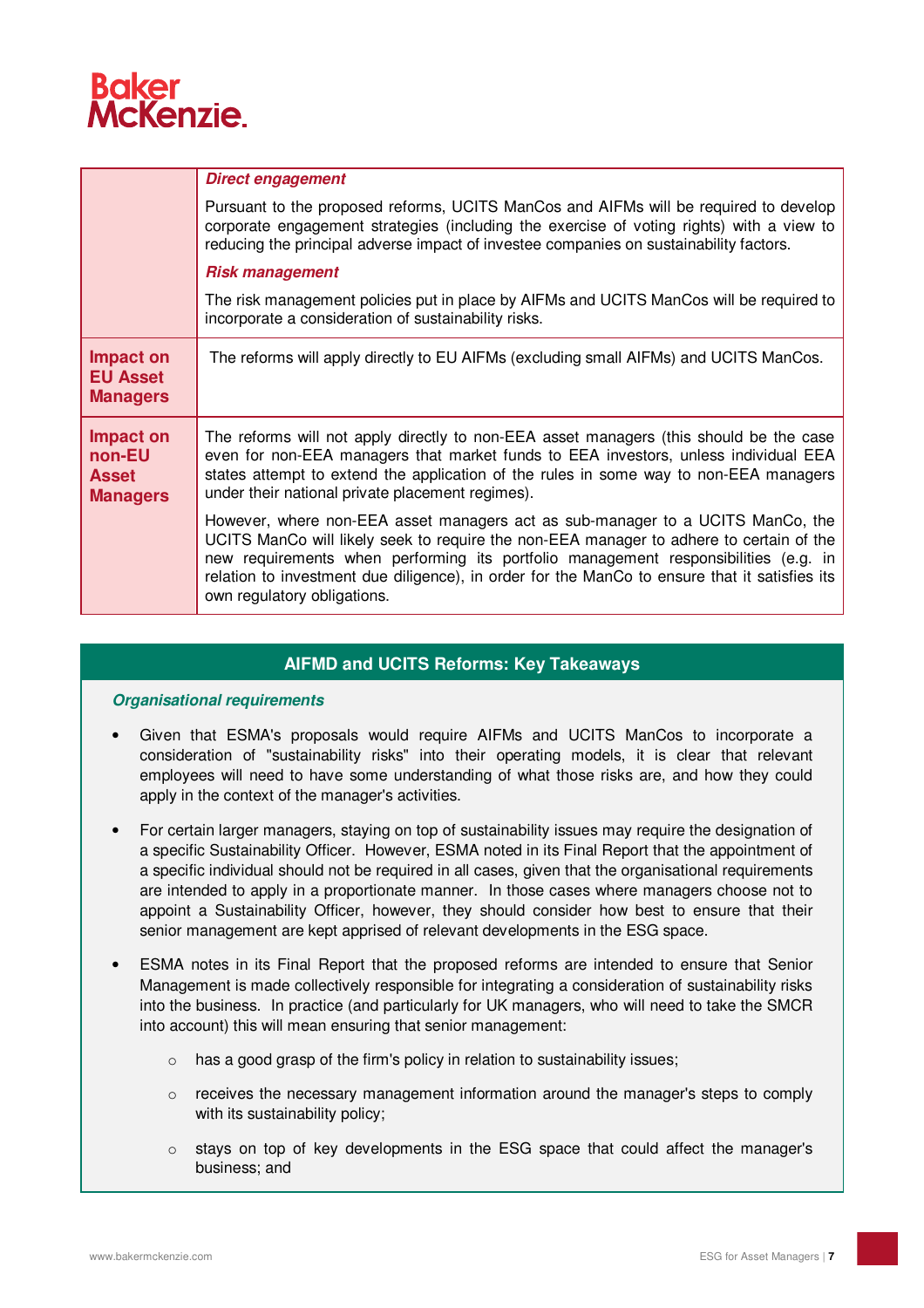

- o takes leadership on sustainability issues where necessary.
- Although the organisational requirements are designed to apply in a proportionate manner, they are nonetheless intended to apply across a wide range of trading strategies etc. So in other words, hedge funds pursuing pure algorithmic, non-activist trading strategies will need to consider the application of these new rules, just as PE managers will need to take them into account. The answer may of course be that for trading strategies that are simply intended to follow market movements, and where there is a limited buy to hold element, the manager will simply incur a more limited degree of sustainability "risk". However, it is likely that the market will see an everincreasing flow of ESG data relating to financial instruments, and this may ultimately need to be factored into firms' trading strategies (see "How Can Asset Managers Assess the ESG Profile of Potential Investment Opportunities?" below).

#### **Conflicts**

- The proposed drafting around conflicts appears partly intended to highlight issues around products being mislabelled as "green" when they do not, in reality, meet commonly accepted criteria for being environmentally friendly.
- What this means in practice is that AIFMs or UCITS ManCos that indicate to investors that their funds have a particular ESG profile will need to ensure that there is no risk of having mischaracterised the fund or its strategy on that basis.
- AIFMs and UCITS ManCos may also need to work harder to assess whether "green" products that they invest in do in fact meet the criteria set forth in the Taxonomy Regulation and other commonly accepted industry standards, or whether the investments themselves could be the subject of misrepresentation or greenwashing.

#### **Due diligence**

- AIFMs and UCITS ManCos may find that if the proposed reforms enter into force, they will be required to engage more actively with practical questions around products' "true" ESG profile (e.g. by interacting directly or *via* an intermediary with issuers, in order to ensure that fundraisings labelled as "green" or "sustainable" do in fact meet objective criteria on sustainability). This may ultimately require an understanding of some fairly practical questions around projects being financed by fundraisings.
- This requirement for due diligence in turn raises questions about the quality and availability of ESG data. One concern that was repeatedly raised across the various consultations preceding publication of the draft reforms was the inconsistent quality of data sources on ESG, and the lack of regulation around intermediaries providing such data (albeit that there is now a suggestion that verifiers of EU Green Bonds could in the future be subject to registration requirements<sup>11</sup>).

#### **Direct engagement**

- The requirement for all UCITS ManCos and AIFMs to develop strategies around engaging with investee companies on sustainability issues has the potential to create a broader shift in how the corporate sector engages with ESG more generally. This builds on the new requirement for managers to publish corporate engagement policies under SRD II.
- However, it is unclear how far this proposed requirement is intended to extend; for example, there is no definition of "investee company" given for these purposes, or any shareholding threshold

<sup>&</sup>lt;sup>11</sup> See page 10 of the EU Technical Expert Groups' report on the EU Green Bond Standard.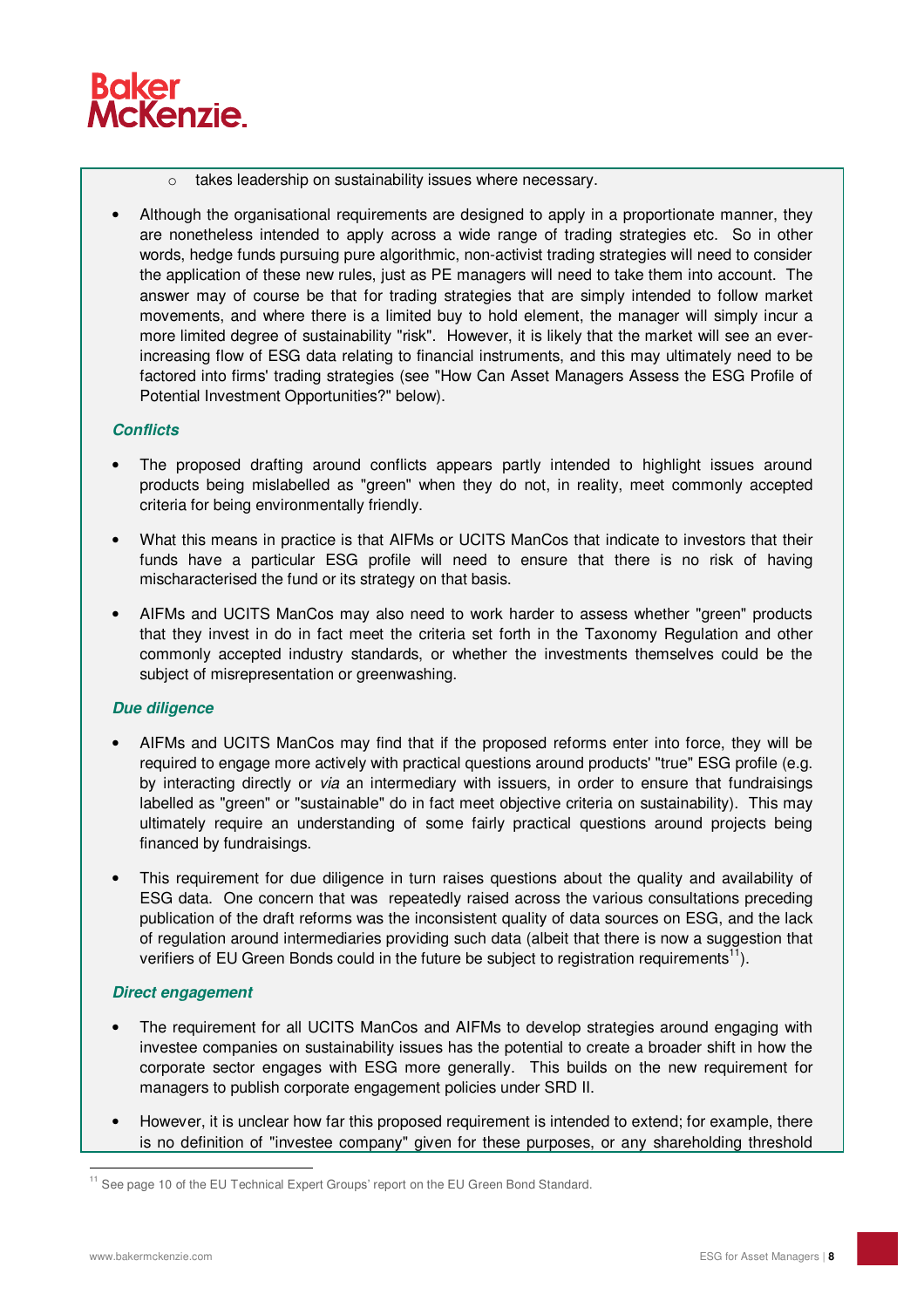

beyond which firms will need to begin engaging around ESG issues (or even whether a substantial investment in a debt issuance rather than equity would, for example, result in an "investee company" relationship). The new requirement seems likely to raise similar questions to the SRD II (e.g. where managers pursuing passive strategies fit in, and how synthetic positions should be dealt with). However, in reality this new engagement requirement is far wider ranging than SRD II in the sense that it is not limited to listed companies, but appears intended to extend to any investee company relationship.

• Although corporate engagement on ESG issues has been being considered in the private equity sector in particular for some time (see the PRI Report on ESG Monitoring, Reporting and Dialogue in Private Equity<sup>12</sup>, for example), this requirement may well cause a shift in how other types of asset managers approach corporate engagement in general.

#### **Risk management**

• Although ESG may not traditionally have been considered to be a risk management issue, the EU is keen that where sustainability related events or conditions could cause a material decrease in the value of an investment, this is taken into account in firms' risk management frameworks.

#### **Note on Small AIFMs**

• Small AIFMs below the thresholds set out in the AIFMD are generally exempt from the requirements of AIFMD and its delegated regulations. These small AIFMs will not be directly impacted by ESMA's proposed reforms as the underlying AIFMD rules which are being amended should not apply. We note, however, that some EU Member States have gold-plated AIFMD requirements for small AIFMs (e.g. Germany) and may decide to apply the reforms to small AIFMs in the future. Where asset managers have EU small AIFMs in their group they should consider whether their Home Member State applies the AIFMD regime and how this may be impacted by ESG reforms.

 $12$  See: https://www.unpri.org/private-equity/esg-monitoring-reporting-and-dialogue-in-private-equity/3295.article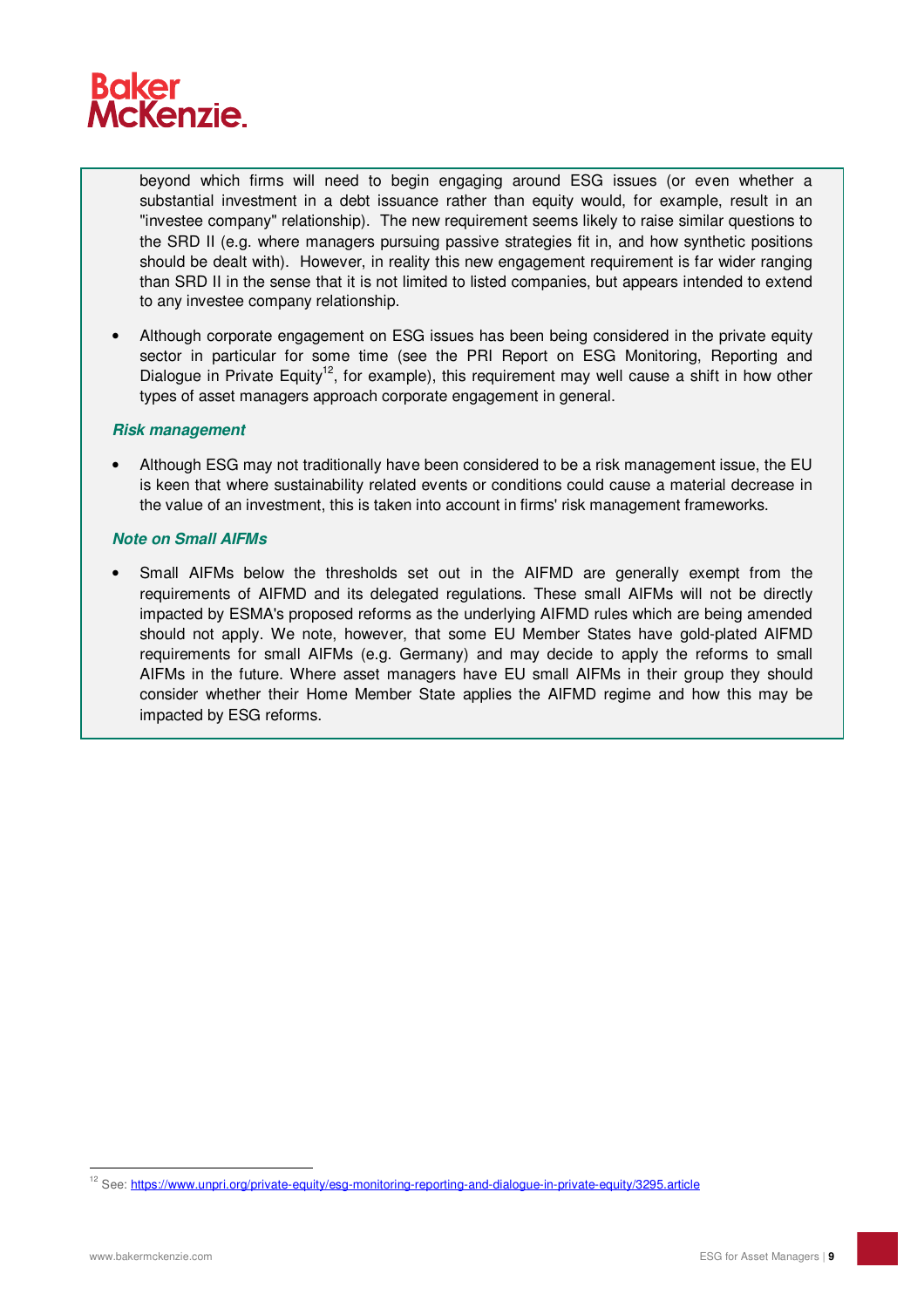# **Baker<br>McKenzie.**

## ORGANISATIONAL REQUIREMENTS FOR INVESTMENT FIRMS

### **Draft legal reform: ESMA Final Report on technical advice to the European Commission on integrating sustainability risks and factors in MiFID II**

| Key impact of organisational reforms |                                                                                                                                                                                                                                                                                                                                               |  |
|--------------------------------------|-----------------------------------------------------------------------------------------------------------------------------------------------------------------------------------------------------------------------------------------------------------------------------------------------------------------------------------------------|--|
| <b>Proposed</b>                      | <b>Organisational requirements</b>                                                                                                                                                                                                                                                                                                            |  |
| requirement                          | Under ESMA's proposed ESG reforms, firms that are subject to the organisational<br>requirements set out in Article 16 of MiFID II will be required to build "ESG considerations"<br>into their organisational framework (i.e. considerations related to environmental<br>sustainability, social issues or good governance).                   |  |
|                                      | This means that firms will need to take ESG considerations into account in complying with<br>organisational requirements including:                                                                                                                                                                                                           |  |
|                                      | establishing decision-making procedures and documented reporting lines;                                                                                                                                                                                                                                                                       |  |
|                                      | ensuring that personnel comply with decisions and procedures at all levels of the<br>firm; and                                                                                                                                                                                                                                                |  |
|                                      | employing personnel with the skills, knowledge and expertise necessary for the<br>$\bullet$<br>discharge of their responsibilities.                                                                                                                                                                                                           |  |
|                                      | Note, however, that this requirement will only apply where ESG considerations are relevant<br>to the provision of investment services to clients.                                                                                                                                                                                             |  |
|                                      | <b>Risk management</b>                                                                                                                                                                                                                                                                                                                        |  |
|                                      | Pursuant to ESMA's proposed reforms, investment firms would be required to take<br>sustainability risk into account in constructing their risk management frameworks. For<br>example, ESG would need to be factored in when identifying the risks facing the firm and<br>setting the firm's risk tolerance limits (where relevant).           |  |
|                                      | <b>Conflicts of interest</b>                                                                                                                                                                                                                                                                                                                  |  |
|                                      | ESMA has proposed new wording to be inserted into the Recitals of the MiFID Org<br>Regulation <sup>13</sup> , indicating that:                                                                                                                                                                                                                |  |
|                                      | when identifying conflicts of interest that may damage the interests of a client, firms<br>should include conflicts that may stem from the distribution of sustainable<br>investments; and                                                                                                                                                    |  |
|                                      | where firms provide investment advice or portfolio management services, they<br>should ensure that the inclusion of ESG factors considered in the advisory or<br>portfolio management process does not lead to misselling practices or the<br>misrepresentation of products or strategies as fulfilling ESG preferences where<br>they do not. |  |
| Impact on<br><b>EU Asset</b>         | AIFMs with a top-up permission enabling them to perform MiFID-regulated services such as<br>individual portfolio management, advising and arranging would be required to apply the                                                                                                                                                            |  |

<sup>&</sup>lt;sup>13</sup> the MiFID II Delegated Regulation on Organisational Requirements for Investment Firms, (EU) 2017/565.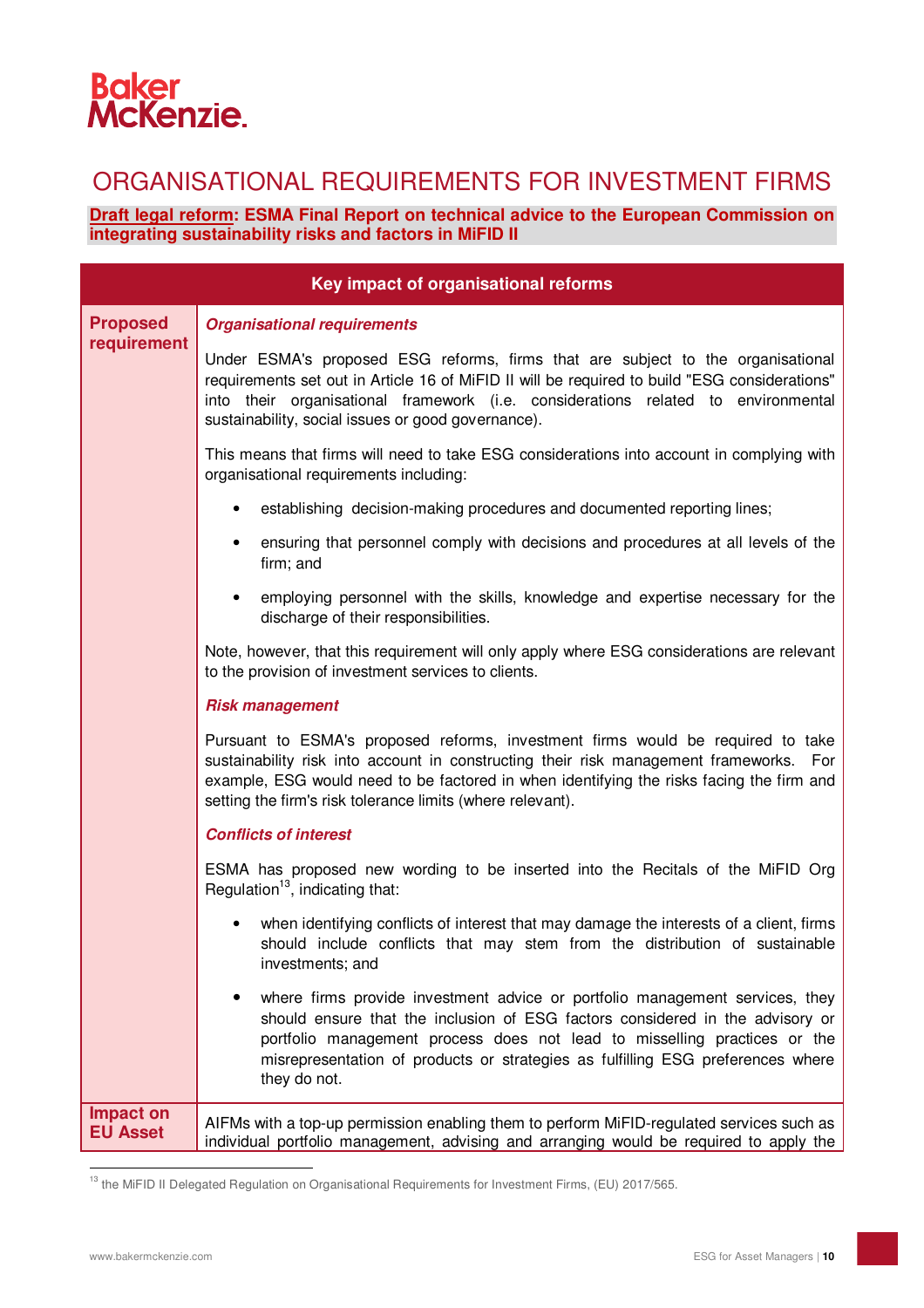

| <b>Managers</b>                     | revised organisational requirements in respect of their MiFID business. In addition, any<br>MiFID authorised entity within the asset manager's group will need to comply with the<br>revised framework.                                                                                                                                                                                                                                                                                                                                                                                                                                                                                        |
|-------------------------------------|------------------------------------------------------------------------------------------------------------------------------------------------------------------------------------------------------------------------------------------------------------------------------------------------------------------------------------------------------------------------------------------------------------------------------------------------------------------------------------------------------------------------------------------------------------------------------------------------------------------------------------------------------------------------------------------------|
| Impact on<br>non-EU<br><b>Asset</b> | Any MiFID authorised entity within the non-EU manager's group will need to comply with<br>the revised framework (so, for example, UK sub-managers of US asset managers would be<br>within scope).                                                                                                                                                                                                                                                                                                                                                                                                                                                                                              |
| <b>Managers</b>                     | Nonetheless, as noted above, ESG considerations should only be factored into the sub-<br>manager's compliance with MiFID organisational requirements in circumstances where they<br>are relevant to the service being provided. In order to assess whether ESG considerations<br>are relevant to the investment services being provided by the EU sub-manager, however,<br>there may be a need to look at the US manager's investment objectives and whether there<br>is an underlying push from investors in the direction of ESG. If that is the case, ESG<br>considerations would arguably be relevant to the provision of services by the UK sub-<br>manager to the US management company. |

### **Organisational Reforms for Investment Firms: Key Takeaways**

- A key point is that any firm required to comply with the organisational requirements would need to ensure that there is a sufficient understanding and knowledge base amongst its staff of the firm's ESG policy, and potentially of ESG considerations more generally where these are key to the firm's trading or investment strategy.
- The new risk management requirements also highlight the importance of taking into account the risk that an investment's value may reduce as a result of sustainability-related factors. In order for the risk management requirements to be implemented effectively, the proposals would require the firm's compliance function, internal audit function, management body and senior management to consider sustainability risk in their fulfilling their respective duties.
- The reference to sustainability in connection with conflicts of interest requirements signals a growing concern by regulators that, as ESG factors become a more important factor in investors' investment decisions, financial instruments could be missold as, say, "green" products when in fact there is no genuine evidence that they are being used to fund environmentally sustainable projects. This emphasises the need for effective due diligence and monitoring by investment firms in relation to ESG labelled products, and underlines the need for asset managers and other financial institutions to ensure that they are receiving reliable data on these products.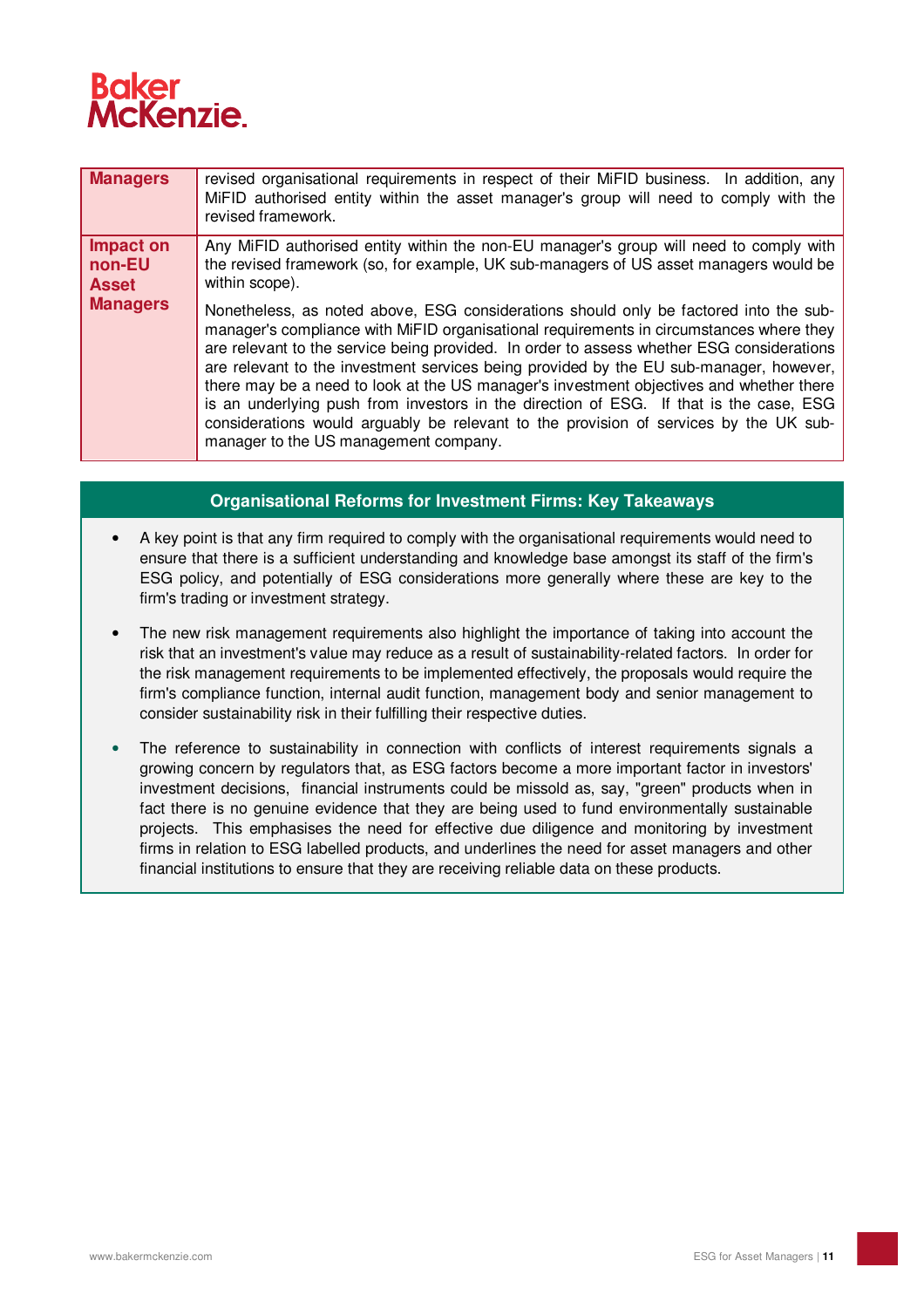## **Baker<br>McKenzie.**

## DISCLOSURE REQUIREMENTS

**Draft legal reform: Proposal for a regulation of the European Parliament and of the Council on disclosures relating to sustainable investments and sustainability risks ("Disclosure Regulation")** 

|                                | Key impact of new disclosure rules                                                                                                                                                                                                                                                                                                              |
|--------------------------------|-------------------------------------------------------------------------------------------------------------------------------------------------------------------------------------------------------------------------------------------------------------------------------------------------------------------------------------------------|
| <b>Proposed</b><br>requirement | Pursuant to the draft Disclosure Regulation, AIFMs, UCITS ManCos and investment firms<br>that provide portfolio management services ("in-scope firms") will be required to:                                                                                                                                                                     |
|                                | (a) include disclosures on sustainability risks in their pre-contractual disclosures; and                                                                                                                                                                                                                                                       |
|                                | (b) post sustainability policies on their websites.                                                                                                                                                                                                                                                                                             |
|                                | Please see a summary of each proposed requirement below.                                                                                                                                                                                                                                                                                        |
|                                | <b>Sustainability policy</b>                                                                                                                                                                                                                                                                                                                    |
|                                | In-scope firms will be required to publish policies on the integration of sustainability risks<br>into their investment decision-making process on their websites. Investment firms that<br>provide investment advice must also publish a policy on how they integrate a consideration<br>of sustainability risks into their investment advice. |
|                                | <b>Pre-contractual disclosures</b>                                                                                                                                                                                                                                                                                                              |
|                                | In-scope firms must include descriptions of the following in their pre-contractual disclosures:                                                                                                                                                                                                                                                 |
|                                | (a) the procedures and conditions that they have applied in integrating sustainability<br>risks into investment decisions;                                                                                                                                                                                                                      |
|                                | (b) the extent to which sustainability risks are expected to have a "relevant impact" on<br>the returns of financial products made available by the firm; and                                                                                                                                                                                   |
|                                | (c) how the firm's remuneration policies are consistent with the integration of<br>sustainability risks and how they are in line, where relevant, with the sustainable<br>investment target of the financial product.                                                                                                                           |
|                                | These disclosures are required to be made in the following form:                                                                                                                                                                                                                                                                                |
|                                | for UCITS ManCos, they should be included in the relevant UCITS prospectus;                                                                                                                                                                                                                                                                     |
|                                | for AIFMs, they should be included in the disclosures that are currently required to<br>٠<br>be made under Article 23 of the AIFMD. These Article 23 disclosures, which would<br>ordinarily cover issues such as the investment strategy and objectives of the AIF,<br>will often appear in the AIF's offering documents; and                   |
|                                | for investment firms, they should be included in the general information required to<br>be provided to clients prior to the provision of investment services pursuant to<br>Article 24 of MiFID II <sup>14</sup> .                                                                                                                              |
|                                | <b>Disclosures relating to sustainable investments</b>                                                                                                                                                                                                                                                                                          |
|                                | The draft rules also contemplate that certain additional transparency requirements will                                                                                                                                                                                                                                                         |

 $\overline{a}$  $14$  See Article 24(4) of MiFID II.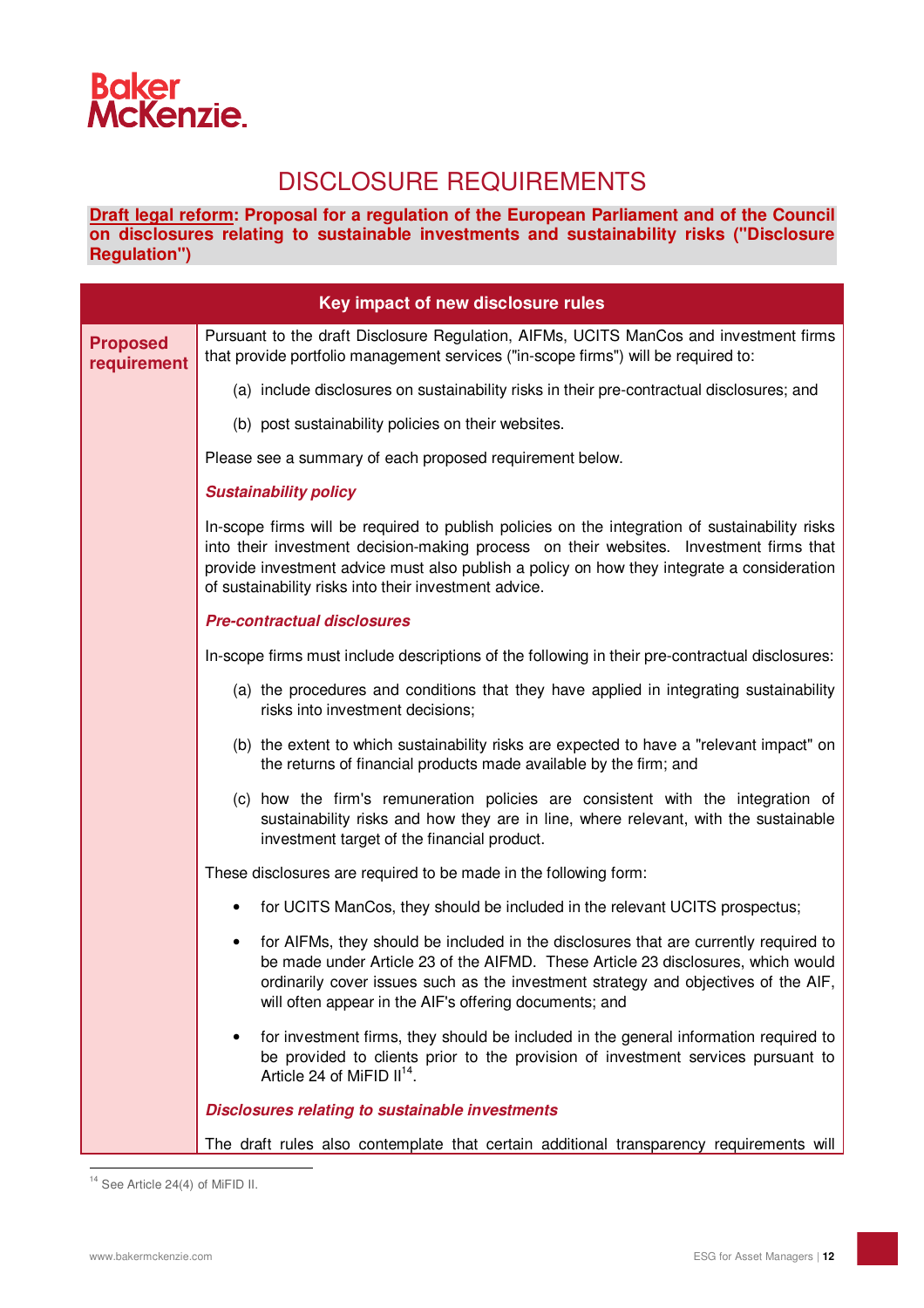

|                                                        | apply to "sustainable investment" products (see "How Can Asset Managers Assess the<br>ESG Profile of Potential Investment Opportunities?" below - these additional requirements<br>would likely only be relevant to fund managers seeking to structure a product with a specific<br>"sustainable investment" label <sup>15</sup> ).                                                                                                                                                                                                                                                                                                        |
|--------------------------------------------------------|--------------------------------------------------------------------------------------------------------------------------------------------------------------------------------------------------------------------------------------------------------------------------------------------------------------------------------------------------------------------------------------------------------------------------------------------------------------------------------------------------------------------------------------------------------------------------------------------------------------------------------------------|
| Impact on<br><b>EU Asset</b><br><b>Managers</b>        | The proposed disclosure requirements will apply directly to EU AIFMs, UCITS ManCos and<br>investment firms providing portfolio management services (i.e. MiFID authorised sub-<br>managers or firms performing single managed account services).                                                                                                                                                                                                                                                                                                                                                                                           |
|                                                        | Managers of qualifying venture capital funds and social entrepreneurship funds will also be<br>within scope.                                                                                                                                                                                                                                                                                                                                                                                                                                                                                                                               |
| Impact on<br>non-EU<br><b>Asset</b><br><b>Managers</b> | Where a non-EU manager has a UCITS in its structure, it may need to be prepared to<br>assist the UCITS ManCo with making the required disclosures (e.g. by providing data on<br>how the US ManCo incorporates sustainability factors into investment decisions).<br>-In<br>addition, MiFID authorised EU sub-managers of non-EU investment managers will be<br>required to publish a sustainability policy on their website, setting out how the sub-<br>manager's investment strategy addresses sustainability risks.                                                                                                                     |
|                                                        | Where non-EU investment managers market funds to EEA investors under the AIFMD<br>regime, based on the current drafting it appears that they would need to comply with the<br>pre-contractual disclosure requirements mentioned above.<br>This is because the<br>requirement would sit within Article 23 of the AIFMD, which applies to any AIFM that<br>markets its funds to EEA investors under national marketing regimes permitted by AIFMD,<br>regardless of whether the manager is established in the EEA or in a non-EEA jurisdiction.<br>It is possible, however, that future guidance could narrow the scope of this requirement. |

#### **Disclosure Requirements: Key Takeaways**

- As noted in the introduction to this briefing (see "Timing"), the Disclosure Regulation is set to be subject to a phase-in period, which should give firms some time to prepare for its application.
- Once it has been phased in, there will likely be a market move towards some level of standardisation in ESG-related disclosures, and, over time, non-EU investors may even begin to request similar levels of disclosure from asset managers.
- A key concern for asset managers caught by the scope of the Regulation is likely to be the potential for inadvertent misrepresentations around the ESG profile of fund shares (e.g. because monitoring of the ESG profile of the fund's underlying investments has failed to pick up sustainability issues with underlying corporates). In addition, the text of the Disclosure Regulation proposes including an assessment of the likely impact of sustainability risks on the returns of financial products caught by the regime. This could be a rather subjective analysis, which is a concern in the case of public disclosures to potential investors. However, the proposals do also leave open the possibility of providing a reasoned explanation for why sustainability risks are simply not relevant to the services being provided.
- To date, it has become increasingly common for asset managers to publish ESG policies and other disclosures, largely in response to investor demand. However, it remains to be seen whether the relatively high level disclosures that are currently being made will be sufficiently granular for the purposes of the Disclosure Regulation; this will likely only become apparent once we begin to see copies of the draft regulatory technical standards necessary to implement the Disclosure Regulation.

<sup>&</sup>lt;sup>15</sup> Note that there is a question as to how this categorisation would sit beside the EU's "Ecolabel" proposals, which are set to apply to certain retail-focused funds.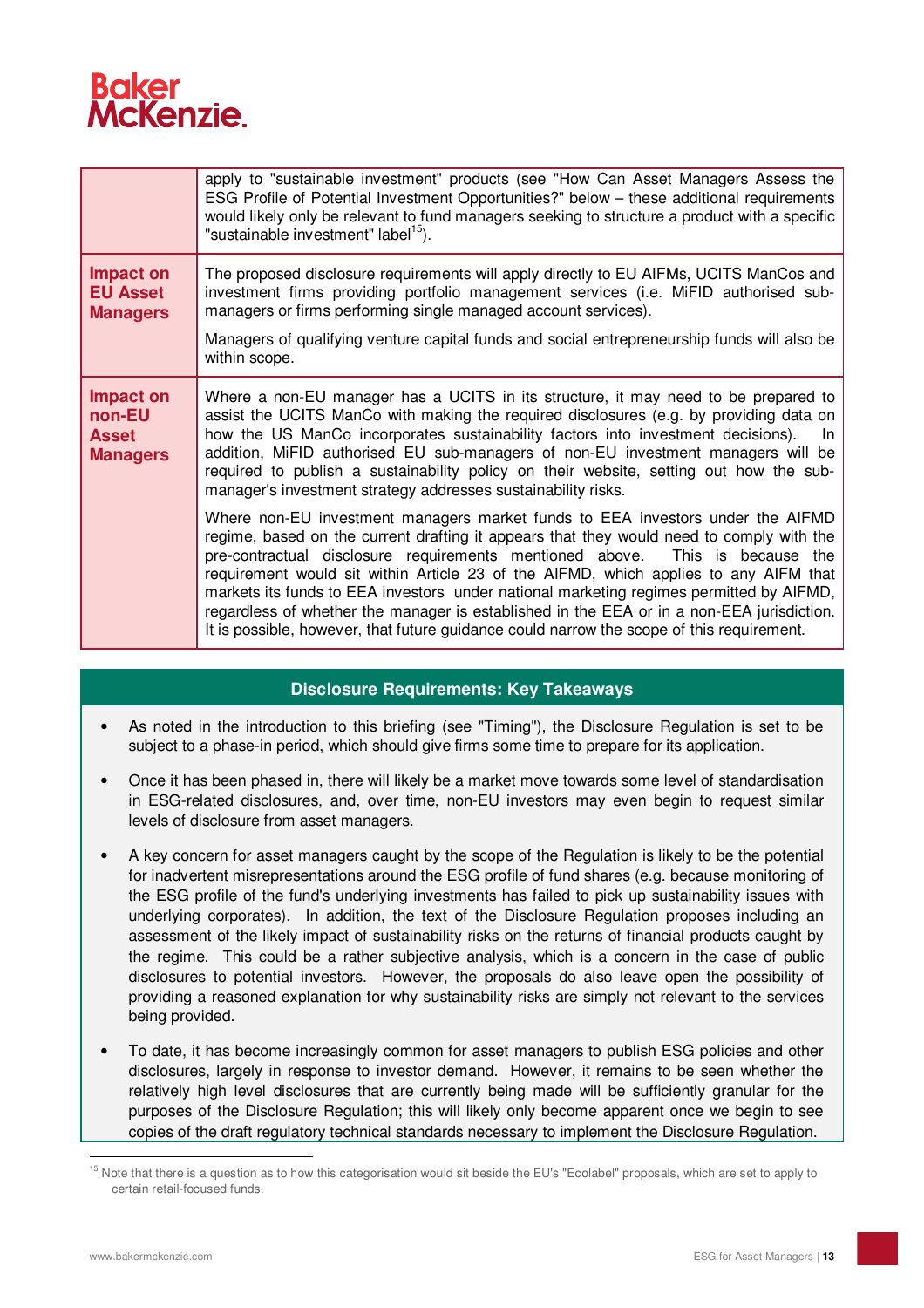## **Baker<br>McKenzie.**

## PRODUCT GOVERNANCE REFORMS

**Draft legal reform: ESMA Final Report on technical advice to the European Commission on integrating sustainability risks and factors in MiFID II**

| Key impact of product governance reforms               |                                                                                                                                                                                                                                                                                                                                                                                                                                                                                                                                            |  |
|--------------------------------------------------------|--------------------------------------------------------------------------------------------------------------------------------------------------------------------------------------------------------------------------------------------------------------------------------------------------------------------------------------------------------------------------------------------------------------------------------------------------------------------------------------------------------------------------------------------|--|
| <b>Proposed</b><br>requirement                         | Pursuant to MiFID II product governance rules, when EU banks or investment firms sell or<br>"distribute" financial instruments (including shares in funds) to their clients, they need to<br>establish what the "target market" for those financial instruments should be. In order to<br>undertake this target market assessment, these EU distributors will generally contact the<br>asset manager for clarification on what the asset manager (aka the "manufacturer" of the<br>fund shares) believes to be the intended target market. |  |
|                                                        | Pursuant to the ESG reforms, EU distributors will need to define target markets by<br>reference to their ESG preferences <sup>16</sup> "where relevant" (i.e. their preferences for<br>environmentally sustainable investments, social investments or good governance<br>investments).                                                                                                                                                                                                                                                     |  |
|                                                        | In practice, and depending on the approach that is taken to determining when ESG<br>preferences are relevant to determining the target market, this is likely to mean that EU<br>dealer banks and other distributors will require information from asset managers on the<br>ESG "profile" of their fund shares, to enable them to identify whether they are distributing<br>those shares in line with the ESG preferences of the target market.                                                                                            |  |
| <b>Impact on</b><br><b>EU Asset</b><br><b>Managers</b> | European distributors of fund shares will need to define the target market for those fund<br>shares by reference to ESG preferences where they consider ESG to be a relevant criterion<br>in setting the target market. EU asset managers, as "manufacturers" of the fund shares for<br>product governance purposes, may therefore be asked to make new target market<br>disclosures focusing on the ESG profile of their fund shares.                                                                                                     |  |
|                                                        | In certain more limited cases, EU managers may be directly subject to the new product<br>governance rules (i.e. where they sell fund shares directly to investors which they treat as<br>"clients" for the purposes of the MiFID regime).                                                                                                                                                                                                                                                                                                  |  |
| Impact on<br>non-EU<br><b>Asset</b><br><b>Managers</b> | As above, European distributors of non-EU managers' fund shares will need to define the<br>target market for those fund shares by reference to investors' ESG preferences where they<br>consider those preferences to be relevant in setting the target market for those shares.                                                                                                                                                                                                                                                           |  |
|                                                        | Non-EU asset managers, as "manufacturers" of fund shares for the purposes of the product<br>governance rules, may therefore be asked to make new target market disclosures focusing<br>on the ESG profile of their fund shares. This may prove trickier for non-EU managers who<br>are outside scope of the ESG reforms to the AIFMD and UCITS regimes, and who may not,<br>therefore, be considering the ESG profile of their fund shares in the same way or using the<br>same taxonomy as EU managers.                                   |  |

 $16$ We note that the ESMA Guidelines on MiFID II product governance requirements do already contemplate that a product may be designed to achieve specific investment objectives such as "green investment" or "ethical investment"; however, the EU's ESG proposals appear to go well beyond this existing acknowledgement.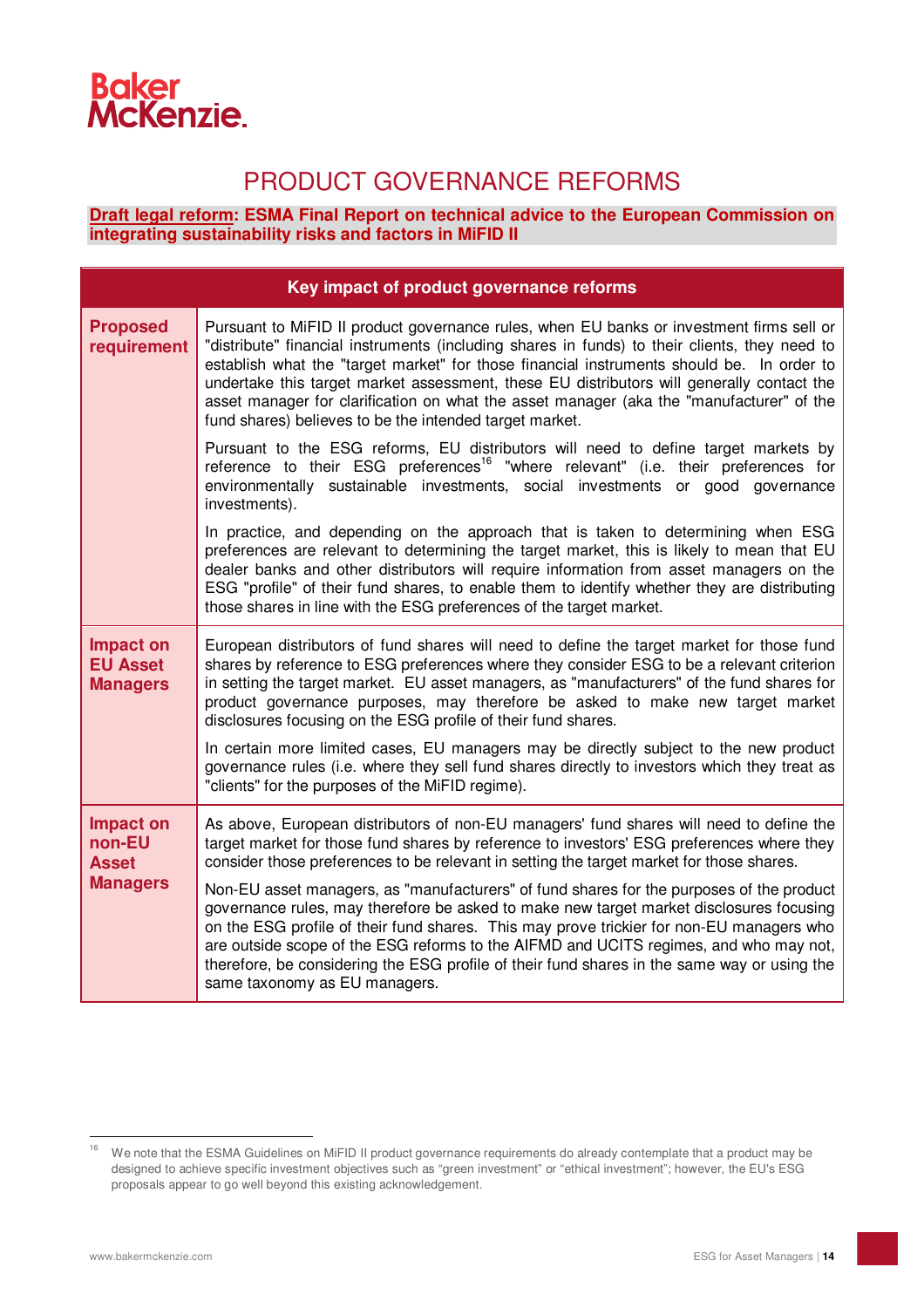

### **Product Governance: Key Takeaways**

- Since the introduction of MiFID II in 2018, European distributors have been requesting that asset managers provide product governance data in relation to the intended target market for their fund shares (generally in a standardised format such as the EFAMA European MiFID Template). Product governance questions posed to managers generally focus on matters such as the intended class of investor, their knowledge and experience, and (depending on the category of fund), the target market's ability to bear losses, their risk tolerance and their objectives and needs. The ESG profile of investors with whom the fund shares are compatible seems likely to be added to this list following implementation of ESMA's proposed reforms, although it will be open to EU distributors (and also to investment managers as "manufacturers") to determine that this criterion is simply not relevant to the ultimate target market.
- A key question for the market will be how the term "where relevant" should be interpreted in the context of assessing end clients' ESG preferences, given that this will determine when asset managers are required to provide data on the ESG profile of their funds.
- ESMA appears to have left this terminology deliberately vague during this initial phase of the reform project. For example, in response to concerns that applying the new standards only "where relevant" could lead to divergent interpretations, ESMA noted that "the amendments to the MiFID delegated acts are currently just a first step of a more extensive project", and that this more flexible approach is "meant as a starting point" which "allows market participants to accommodate themselves to ESG-requirements in the context of Product Governance".<sup>17</sup> This leaves open the possibility that setting target markets by reference to ESG criteria could become mandatory at some stage in the future.
- There is also a question around who should take the lead in determining whether ESG considerations are relevant to the target market determination (i.e. the distributor or the asset manager as manufacturer). It should in theory be open to the manufacturer to simply note in its responses to distributors that ESG considerations are not relevant to setting the target market for distribution of fund shares. However, if such an approach was adopted on a widespread basis, it might receive pushback from EU distributors. In addition, the new suitability requirements described below (which will require EU banks etc. to make individual enquiries in relation to their clients' ESG preferences) will create a clear incentive for both manufacturers and distributors to consider what disclosures they can reasonably make around ESG factors.

 $\overline{a}$ <sup>17</sup> See page 19 of the ESMA Final Report.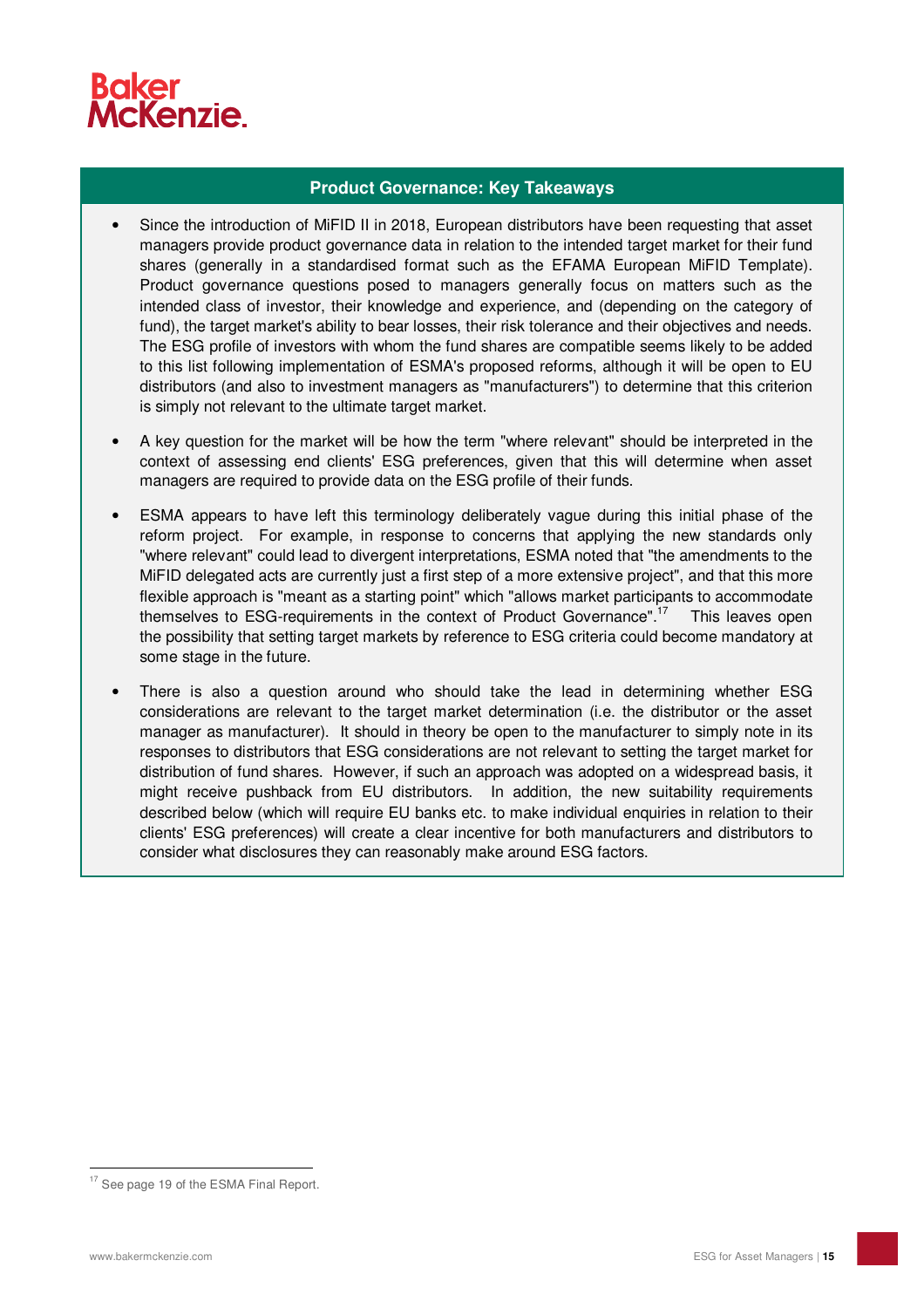

## **SUITABILITY**

**Draft legal reform: Delegated Regulation amending Delegated Regulation (EU) 2017/565 as regards the integration of ESG considerations and preferences into investment advice and portfolio management**

| Key impact of suitability reforms                             |                                                                                                                                                                                                                                                                                                                                                                                                                                                                                                                                                                                                                                                                                                 |  |
|---------------------------------------------------------------|-------------------------------------------------------------------------------------------------------------------------------------------------------------------------------------------------------------------------------------------------------------------------------------------------------------------------------------------------------------------------------------------------------------------------------------------------------------------------------------------------------------------------------------------------------------------------------------------------------------------------------------------------------------------------------------------------|--|
| <b>Proposed</b><br>requirement                                | Pursuant to Article 25 of MiFID II, when providing investment advice or portfolio<br>management services, EU investment firms and banks are required to obtain information<br>from each of their clients regarding:                                                                                                                                                                                                                                                                                                                                                                                                                                                                             |  |
|                                                               | (a) the client's knowledge and experience in the relevant investment field (albeit<br>that assumptions can be made on this point for professional clients);                                                                                                                                                                                                                                                                                                                                                                                                                                                                                                                                     |  |
|                                                               | (b) the client's financial situation, including its ability to bear losses; and                                                                                                                                                                                                                                                                                                                                                                                                                                                                                                                                                                                                                 |  |
|                                                               | (c) the client's investment objectives, including its risk tolerance.                                                                                                                                                                                                                                                                                                                                                                                                                                                                                                                                                                                                                           |  |
|                                                               | Based on this information, the bank or investment firm will assess which products are<br>suitable for its client. However, under the current regime, the information sought by firms<br>about their clients' investment objectives will generally relate to financial objectives, while<br>non-financial objectives, such as ESG preferences, are more rarely addressed. The<br>European Commission's reforms to the MiFID II regime therefore aim to build an<br>assessment of each client's ESG preferences into the suitability test. Firms undertaking a<br>suitability test will, for example, need to incorporate the following steps into the initial<br>process of onboarding a client: |  |
|                                                               | firms should disclose, where relevant, information on the ESG characteristics of<br>each financial product offered to clients before providing investment services;                                                                                                                                                                                                                                                                                                                                                                                                                                                                                                                             |  |
|                                                               | firms providing portfolio management services should explain how their client's<br>$\bullet$<br>ESG preferences are taken into account when selecting financial instruments for<br>the client's portfolio; and                                                                                                                                                                                                                                                                                                                                                                                                                                                                                  |  |
|                                                               | firms providing investment advice should explain how the client's ESG preferences<br>$\bullet$<br>are taken into account in the selection process used to recommend financial<br>products.                                                                                                                                                                                                                                                                                                                                                                                                                                                                                                      |  |
| <b>Impact on</b><br><b>EU Asset</b><br><b>Managers</b>        | The primary impact for asset managers will likely be that where their fund shares are sold<br>to end clients on an advised basis, or where they are selected for inclusion in an end<br>client's portfolio, the end client's ESG preferences will need to have been taken into<br>account in connection with:                                                                                                                                                                                                                                                                                                                                                                                   |  |
|                                                               | (a) an EU investment adviser's decision to recommend the fund shares to a client; or                                                                                                                                                                                                                                                                                                                                                                                                                                                                                                                                                                                                            |  |
|                                                               | (b) an EU portfolio manager's decision to include the fund shares in a client's<br>investment portfolio.                                                                                                                                                                                                                                                                                                                                                                                                                                                                                                                                                                                        |  |
|                                                               | The obligation to assess suitability will also apply directly to EU AIFMs with top-up<br>permissions enabling them to perform investment advice or single managed account<br>services. Any MiFID authorised firms in the manager's group may also need to comply with<br>the new requirements depending on the services they offer.                                                                                                                                                                                                                                                                                                                                                             |  |
| <b>Impact on</b><br>non-EU<br><b>Asset</b><br><b>Managers</b> | As above, the primary impact for non-EU managers of these rules will be that where their<br>fund shares are sold to EU investors on an advised basis, or where they are selected for<br>inclusion in an EU investor's portfolio, that EU investor's ESG preferences will need to have<br>been taken into account in relation to the selection of the fund shares. As with the product<br>governance reforms, this may require EU investment firms and banks to seek ESG-related                                                                                                                                                                                                                 |  |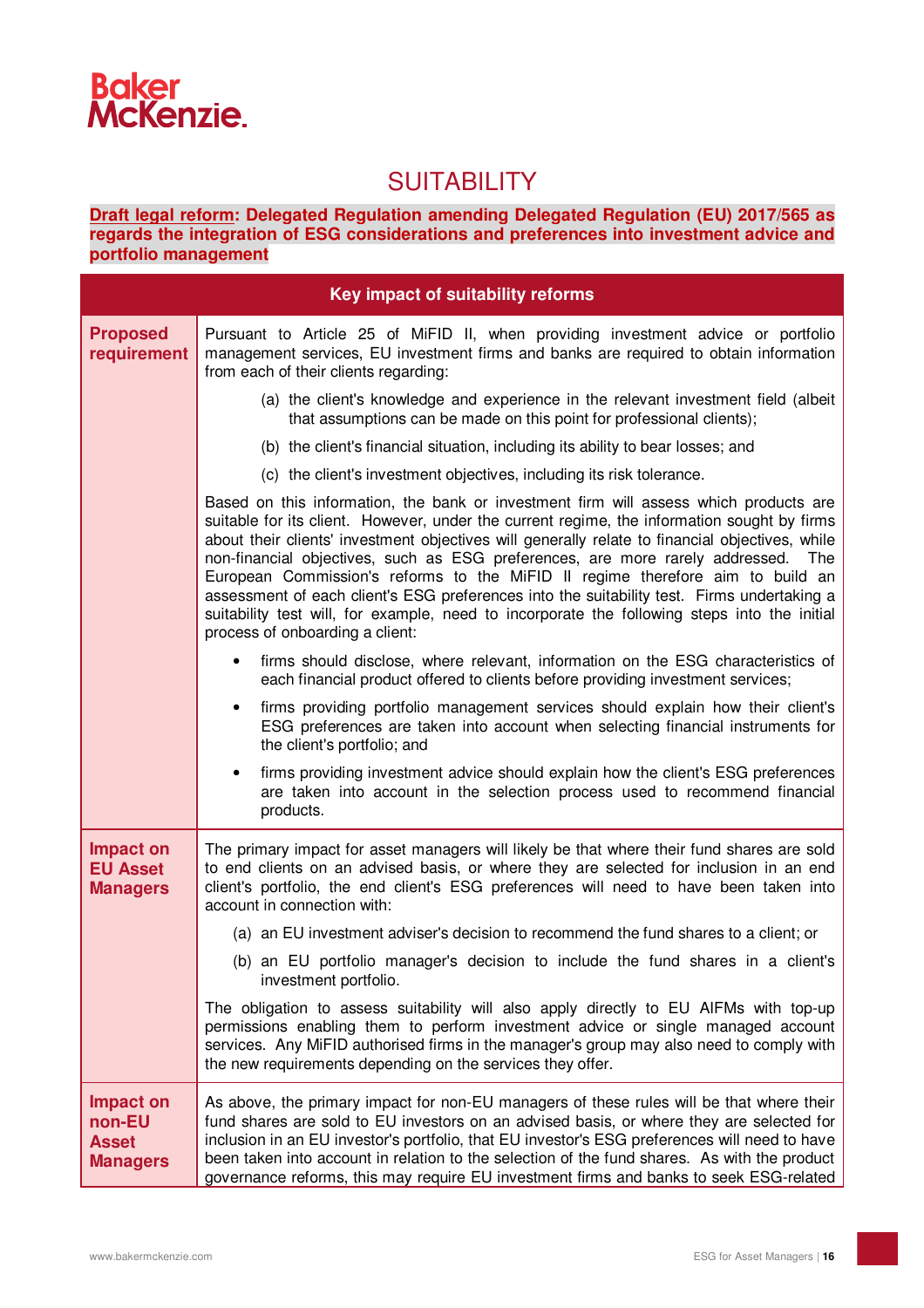

data from non-EU managers in relation to their funds, and this data may need to be presented in a manner that fits with the new EU taxonomy currently being developed.

Any EU sub-managers to US or other non-EU investment managers may also need to ensure that they understand the ESG preferences of their manager and that they take those preferences into account when providing portfolio management or investment advice services to the investment manager, as part of their general obligation to retain adequate and up-to-date information about their client.

#### **Suitability Reforms: Key Takeaways**

- This suitability test is intended to be more targeted than the more general product governance test described above, given that it will need to be undertaken at the level of each individual client on a case-by-case basis. This requirement to consider ESG factors at an individual client level appears to have arisen from a concern by the European Commission that only a minority of clients proactively raise ESG issues during the advisory process, and that there is currently a limited understanding amongst clients around the impact of ESG factors on risk and performance<sup>18</sup>.
- This means that any firms providing portfolio management or investment advice services will need to introduce questions in their suitability assessments that will help identify to each client's ESG preferences alongside their financial objectives, and that any recommended investment strategy will need to take both criteria into account in some way.
- As noted above, the practical outcome for asset managers will likely be an increase in due diligence by EU distributors of their fund shares in relation to the ESG profile of the funds. ESG disclosures by asset managers should, however, be approached in a methodical way in order to limit the potential for any suggestions of mischaracterisation or misrepresentation on the manager's part.

<sup>&</sup>lt;sup>18</sup> See Explanatory Memorandum to the draft text.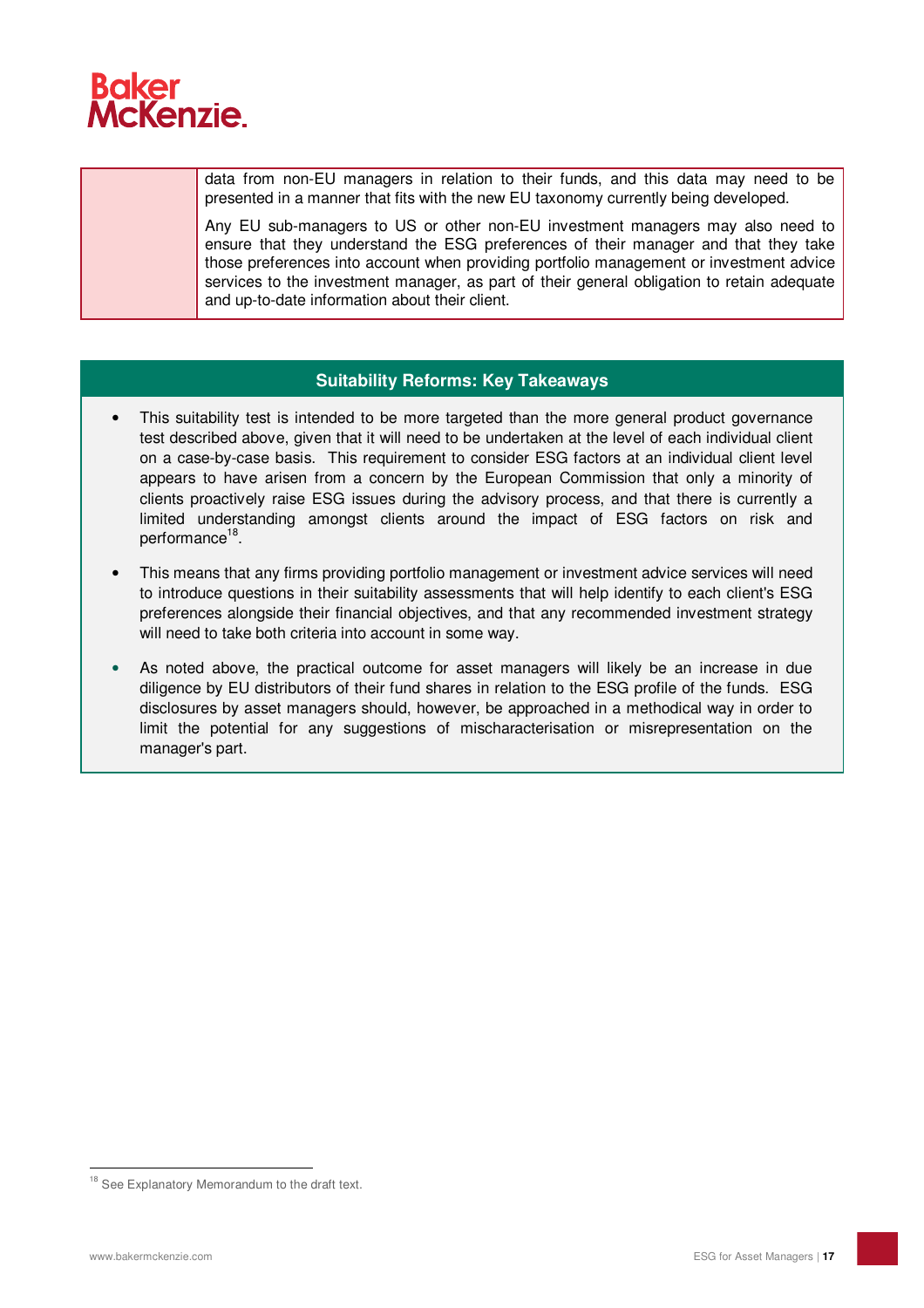

## HOW CAN ASSET MANAGERS ASSESS THE ESG PROFILE OF POTENTIAL INVESTMENT OPPORTUNITIES?

A key area of focus for asset managers following implementation of the EU's ESG reforms will be the question of access to high quality, reliable data on the ESG profile of investments. This will be a particular concern for those managers which hold their funds out as having a positive ESG impact, in order to avoid any potential suggestion of misrepresentation, but even those managers which assert that their strategy has a net "neutral" ESG impact will need to ensure that this is backed up by the necessary data.

There are already a proliferation of firms in the market offering access to ESG data, but these data providers are frequently themselves unregulated, and the market for wide-ranging ESG data is still in some respects in its infancy. However, in addition to data sources and categorisations that have been in use for some time, there are a number of new regulatory classifications and data sources contemplated by the EU's ESG reforms that should in theory assist managers with understanding the ESG impact of a range of investments (summarised below). Unfortunately, at this stage, although these classifications and data sources will likely only account for a portion of the market; there will still be questions around how firms are able to effectively assess and gather information on the ESG profile of securities in smaller, unrated or non-EU companies.

| <b>Sustainable</b><br><i><b>investment</b></i><br>categorisation | At present, there are certain market-led standards governing when products will be<br>considered "green" for example (see, for example, ICMA's Green Bond Principles). However,<br>the EU's proposed regulatory reforms would create a new, regulation-driven "sustainable<br>investment" label, which would be applied to:<br>(i)<br>investments in an economic activity that contributes to an environmental<br>objective (as set out in the Taxonomy Regulation); and<br>(ii)<br>investments in an economic activity that contribute to a social objective (e.g.<br>tackling inequality, fostering social cohesion, social integration and labour<br>relations, or investments in disadvantaged communities).<br>In each case, the investment may not harm some other ESG objective, and the investee<br>company in question must demonstrate good governance practices. This proposed<br>categorisation may prove to be a helpful tool for asset managers seeking to track which EU<br>investments are truly "sustainable" in nature. |
|------------------------------------------------------------------|-------------------------------------------------------------------------------------------------------------------------------------------------------------------------------------------------------------------------------------------------------------------------------------------------------------------------------------------------------------------------------------------------------------------------------------------------------------------------------------------------------------------------------------------------------------------------------------------------------------------------------------------------------------------------------------------------------------------------------------------------------------------------------------------------------------------------------------------------------------------------------------------------------------------------------------------------------------------------------------------------------------------------------------------|
| <b>Credit ratings</b>                                            | ESMA has proposed new guidelines on ESG disclosure requirements for Credit Ratings<br>Agencies ("CRAs"). Although these guidelines do not purport to build a consideration of ESG<br>into the issuance of credit ratings (i.e. given that ESG factors will not always have a bearing<br>on a CRA's credit assessment), they do aim to increase transparency around whether ESG<br>factors are a key underlying element of the credit rating. So, for example, where ESG factors<br>have been taken into account by a CRA, the CRA will need to indicate how ESG<br>considerations have been factored into its rating, and whether relevant factor or factors are<br>related to Environmental, Social or Governance considerations.                                                                                                                                                                                                                                                                                                        |
| <b>EU Ecolabel</b>                                               | The European Commission has recently launched an initiative to develop and EU Ecolabel<br>for retail financial products (including UCITS and AIFs offered to retail investors), which is<br>likely to focus primarily on environmental sustainability. Given that the proposals are still at a<br>preliminary stage, it is still unclear what universe of products could qualify for the label, or<br>what the take-up is likely to be.                                                                                                                                                                                                                                                                                                                                                                                                                                                                                                                                                                                                   |
|                                                                  |                                                                                                                                                                                                                                                                                                                                                                                                                                                                                                                                                                                                                                                                                                                                                                                                                                                                                                                                                                                                                                           |
| <b>Green loans</b>                                               | At present, there are certain market-driven standards governing "green loans" (e.g. the LMA<br>Green Loan Principles and the Sustainability Linked Loan Principles). Although the EU has<br>not yet proposed any specific standards relating to the loan market, the new standards<br>around "Green Projects" (described below) and the EU taxonomy may well affect how<br>managers who engage in direct lending think about this area.                                                                                                                                                                                                                                                                                                                                                                                                                                                                                                                                                                                                   |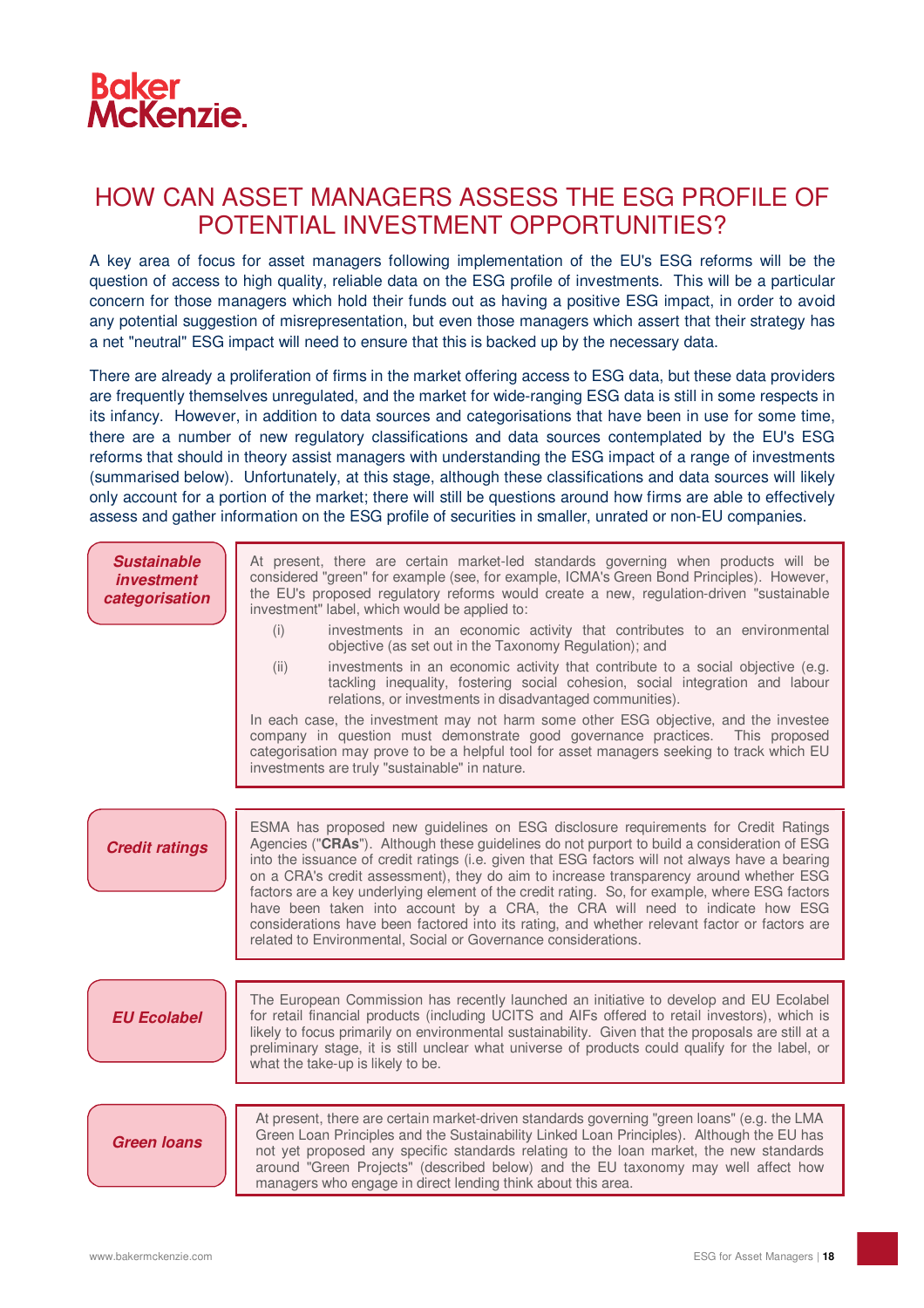

| <b>EU Green</b><br><b>Bonds</b>                                             | The EU Technical Expert Group on Sustainable Finance has produced a report proposing<br>an "EU Green Bond Standard" <sup>19</sup> , which is intended to be a voluntary code applying to any<br>type of listed or unlisted bond or other capital market debt instrument issued by an EU or<br>international issuer. Pursuant to the proposed Standard, any proceeds from the sale of EU<br>green bonds (or an amount equivalent to such proceeds) would need to be used to finance<br>or refinance "Green Projects" (i.e. projects contributing substantially to at least one of the<br>environmental objectives set out in the EU Taxonomy Regulation) in order to be classed as<br>an EU Green Bond. In addition, an accredited "Verifier" would need to verify the alignment<br>of the bond issuance with the EU Green Bond Standard.<br>The EU Green Bond Standard seems likely to supplant the ICMA Green Bond Principles,<br>which are currently considered to set market-standard criteria for green bonds. There is a<br>suggestion in the proposed EU standard that issuers will be required to periodically report<br>on the use of proceeds from the issuance, and ongoing environmental impact (supported by<br>quantitative metrics). This proposal would provide some market discipline in an area where<br>issuers are not at present subject to particularly rigorous constraints around use of<br>proceeds etc. |
|-----------------------------------------------------------------------------|----------------------------------------------------------------------------------------------------------------------------------------------------------------------------------------------------------------------------------------------------------------------------------------------------------------------------------------------------------------------------------------------------------------------------------------------------------------------------------------------------------------------------------------------------------------------------------------------------------------------------------------------------------------------------------------------------------------------------------------------------------------------------------------------------------------------------------------------------------------------------------------------------------------------------------------------------------------------------------------------------------------------------------------------------------------------------------------------------------------------------------------------------------------------------------------------------------------------------------------------------------------------------------------------------------------------------------------------------------------------------------------------------------------------------------|
|                                                                             |                                                                                                                                                                                                                                                                                                                                                                                                                                                                                                                                                                                                                                                                                                                                                                                                                                                                                                                                                                                                                                                                                                                                                                                                                                                                                                                                                                                                                                  |
| <b>ESG</b><br><b>Benchmarks</b>                                             | Proposed amendments to the Benchmarks Regulation will result in the creation of two new<br>categories of benchmark, which are designed to reflect portfolios of assets with lower<br>carbon emissions than standard benchmarks. Recent drafts of the Regulation suggest that<br>these benchmarks will take the following forms:                                                                                                                                                                                                                                                                                                                                                                                                                                                                                                                                                                                                                                                                                                                                                                                                                                                                                                                                                                                                                                                                                                  |
|                                                                             | an 'EU Paris-aligned Benchmark', where the benchmark portfolio's carbon emissions<br>are aligned with the long-term global warming target of the Paris Climate<br>Agreement; and                                                                                                                                                                                                                                                                                                                                                                                                                                                                                                                                                                                                                                                                                                                                                                                                                                                                                                                                                                                                                                                                                                                                                                                                                                                 |
|                                                                             | an "EU Climate Transition Benchmark", where the underlying assets are selected,<br>weighted or excluded in such a manner that the resulting benchmark portfolio is on a<br>"decarbonisation trajectory" towards reducing carbon emissions.                                                                                                                                                                                                                                                                                                                                                                                                                                                                                                                                                                                                                                                                                                                                                                                                                                                                                                                                                                                                                                                                                                                                                                                       |
|                                                                             | These new benchmarks should do the job of tracking whether securities included in the<br>benchmarks are truly "green" in nature, and will sit alongside existing sustainability linked<br>benchmarks such as FTSE4Good.                                                                                                                                                                                                                                                                                                                                                                                                                                                                                                                                                                                                                                                                                                                                                                                                                                                                                                                                                                                                                                                                                                                                                                                                          |
|                                                                             |                                                                                                                                                                                                                                                                                                                                                                                                                                                                                                                                                                                                                                                                                                                                                                                                                                                                                                                                                                                                                                                                                                                                                                                                                                                                                                                                                                                                                                  |
| <b>Guidelines on</b><br>reporting<br>climate-relation<br><i>information</i> | At present, the non-financial reporting Directive (2014/95/EU) requires large public interest<br>entities with over 500 employees (e.g. listed companies, banks, and insurance companies)<br>to disclose certain non-financial information. The European Commission has recently<br>published a supplement to those guidelines which is intended to assist entities that are<br>subject to the Directive with making disclosures around climate change. The resulting data<br>may form a helpful reference source <sup>20</sup> .                                                                                                                                                                                                                                                                                                                                                                                                                                                                                                                                                                                                                                                                                                                                                                                                                                                                                                |
|                                                                             |                                                                                                                                                                                                                                                                                                                                                                                                                                                                                                                                                                                                                                                                                                                                                                                                                                                                                                                                                                                                                                                                                                                                                                                                                                                                                                                                                                                                                                  |
| <b>Disclosure</b><br><b>Regulation</b>                                      | Given that AIFMs, UCITS ManCos and firms providing portfolio management services will in<br>future be required to publish sustainability policies and provide ESG-focused pre-<br>contractual disclosures, there will be substantially more publicly available data from these<br>firms on their ESG strategies. This may be helpful for benchmarking, and for fund of funds<br>managers seeking data on potential investments.                                                                                                                                                                                                                                                                                                                                                                                                                                                                                                                                                                                                                                                                                                                                                                                                                                                                                                                                                                                                  |

<sup>&</sup>lt;sup>19</sup> See EU TEG Report on EU Green Bond Standard, dated June 2019.

<sup>&</sup>lt;sup>20</sup> In addition, the FCA has recently made the point that issuers of securities should already be disclosing the financial implications of climate change on their business where relevant pursuant to existing disclosure obligations (e.g. under the Prospectus Rules and the Disclosure and Transparency Rules).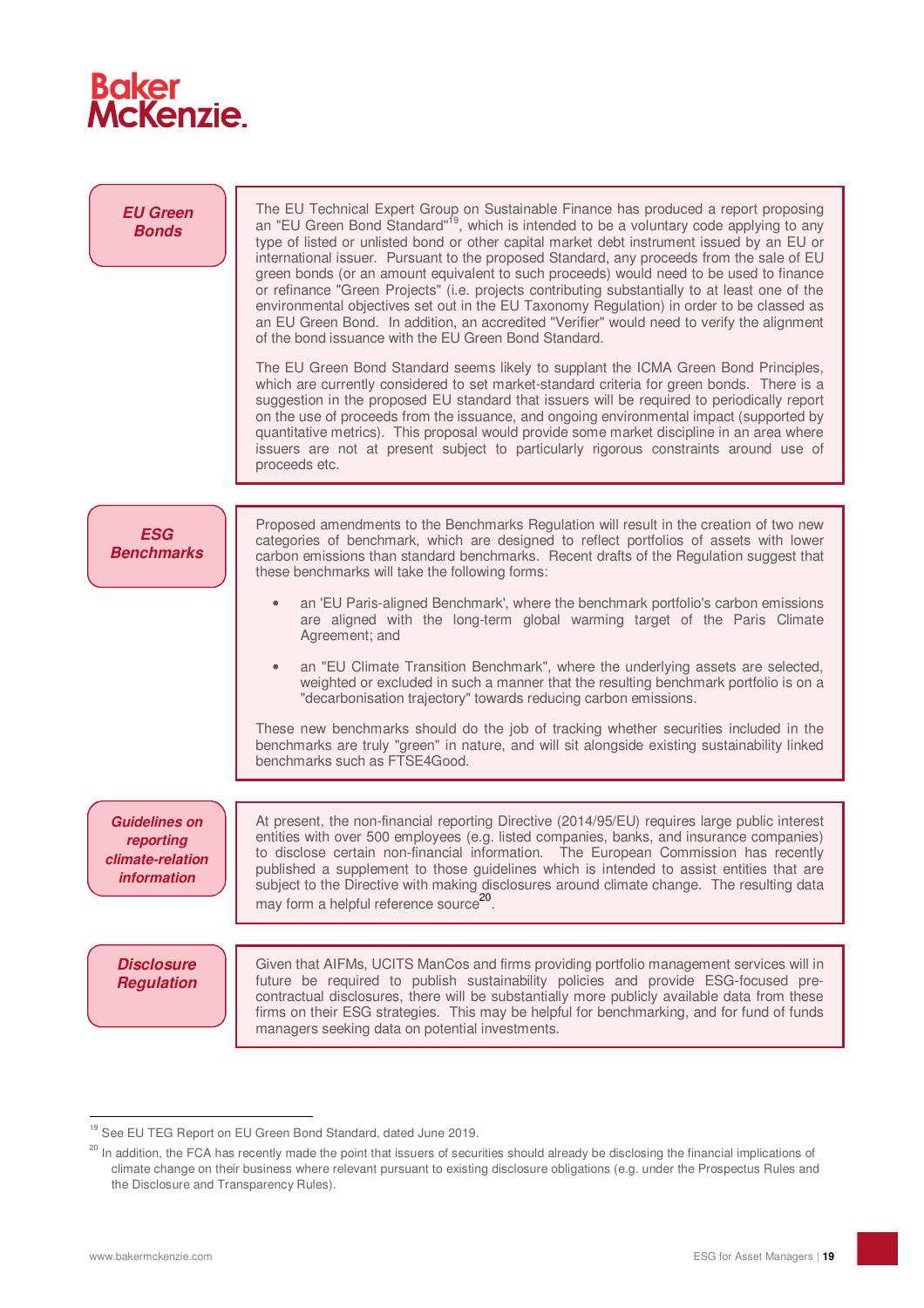

## KEY CONTACTS



## Caitlin McErlane

Partner Financial Services Regulation +44 20 7919 1894 caitlin.mcerlane@



## Beatriz Araujo

bakermckenzie.com

**Partner** Corporate Governance

+ 44 20 7919 1789 beatriz.araujo@ bakermckenzie.com



## James Burdett

Partner

Investment Funds

+ 44 20 7919 1540 james.burdett@

bakermckenzie.com



## Michael Doran

Partner Banking, Green Finance + 44 20 7919 1790 michael.doran@ bakermckenzie.com



## Adam Farlow

Partner Capital Markets, Green **Finance** 

+ 44 20 7919 1514 adam.farlow@ bakermckenzie.com

## Christopher Jones

Partner

Energy Regulatory

+ 32 2 639 36 11 christopher.jones@ bakermckenzie.com



## Mark Simpson

Partner Financial Services Regulation

+ 44 20 7919 1403 mark.simpson@ bakermckenzie.com